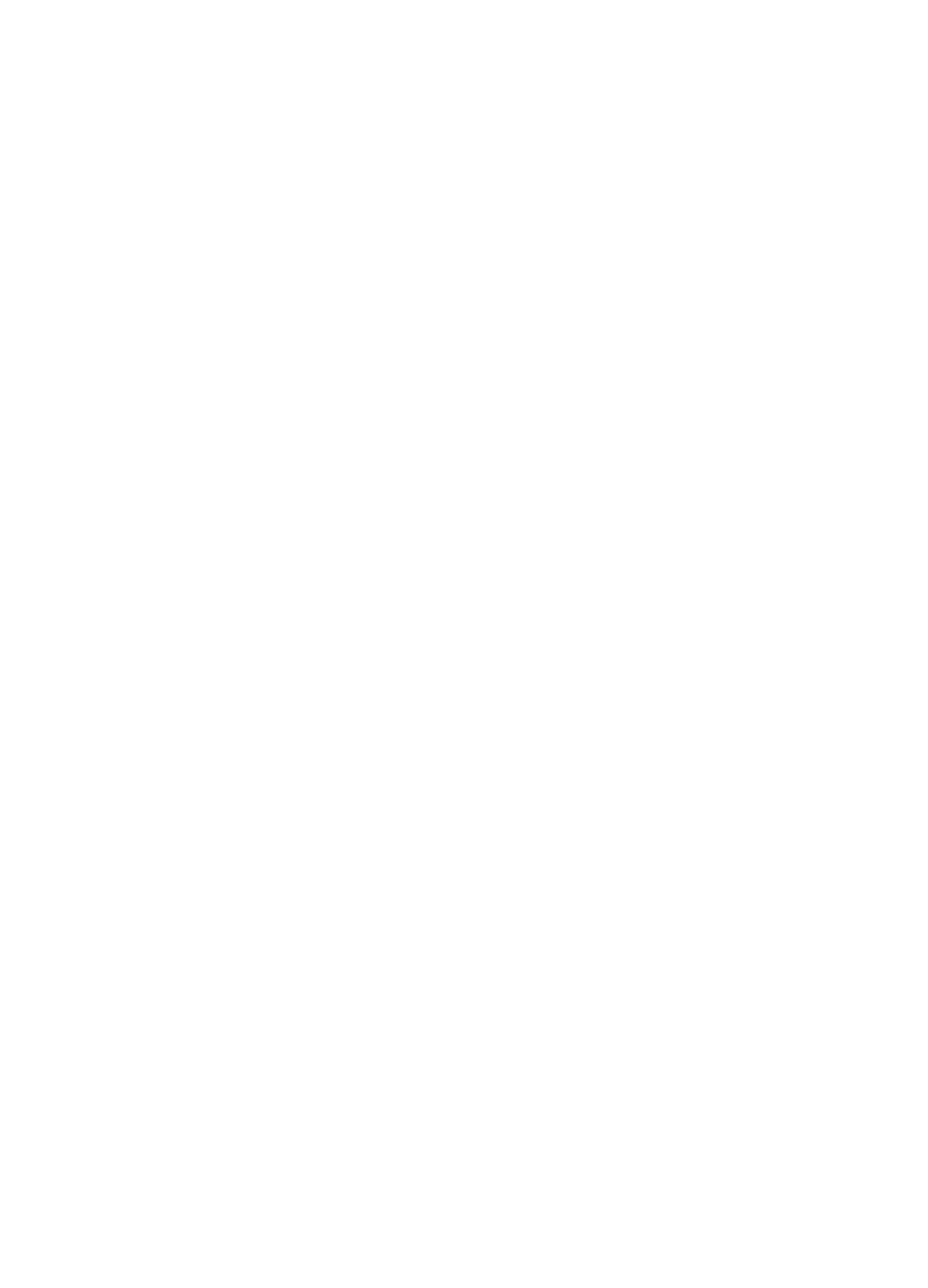# **Leukoencephalopathy with vanishing white matter:**

**a review**

M Bugiani, I Boor, JM Powers, GC Scheper and MS van der Knaap *JNEN 2010;69:987-996.*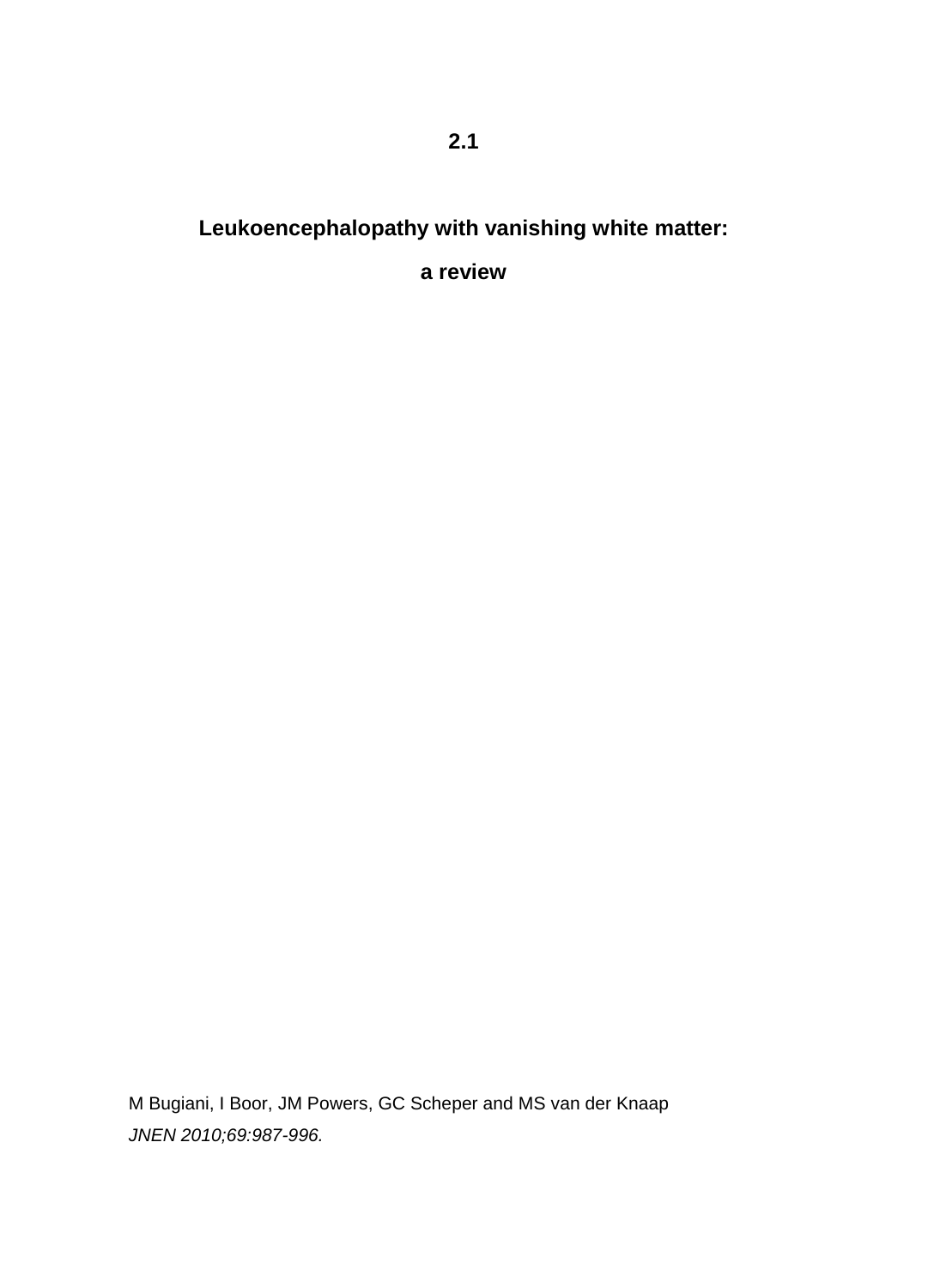#### **Abstract**

Vanishing white matter (VWM) is one of the most prevalent inherited childhood leukoencephalopathies, but this may affect people of all ages, including neonates and adults. It is a progressive disorder clinically dominated by cerebellar ataxia and in which minor stress conditions, such as fever or mild trauma, provoke major episodes of neurologic deterioration. Typical pathological findings include increasing white matter rarefaction and cystic degeneration, oligodendrocytosis with highly characteristic foamy oligodendrocytes, meager astrogliosis with dysmorphic astrocytes, and loss of oligodendrocytes by apoptosis. Vanishing white matter is caused by mutations in any of the genes encoding the 5 subunits of the eukaryotic translation initiation factor 2B (eIF2B), EIF2B1 through EIF2B5. eIF2B is a ubiquitously expressed protein complex that plays a crucial role in regulating the rate of protein synthesis. Vanishing white matter mutations reduce the activity of eIF2B and impair its function to couple protein synthesis to the cellular demands in basal conditions and during stress. Reduced eIF2B activity leads to sustained improper activation of the unfolded protein response, resulting in concomitant expression of proliferation, prosurvival, and proapoptotic downstream effectors. Consequently, VWM cells are constitutively predisposed and hyperreactive to stress. In view of the fact that VWM genes are housekeeping genes, it is surprising that the disease is primarily a leukoencephalopathy. The pathophysiology of selective glial vulnerability in VWM remains poorly understood.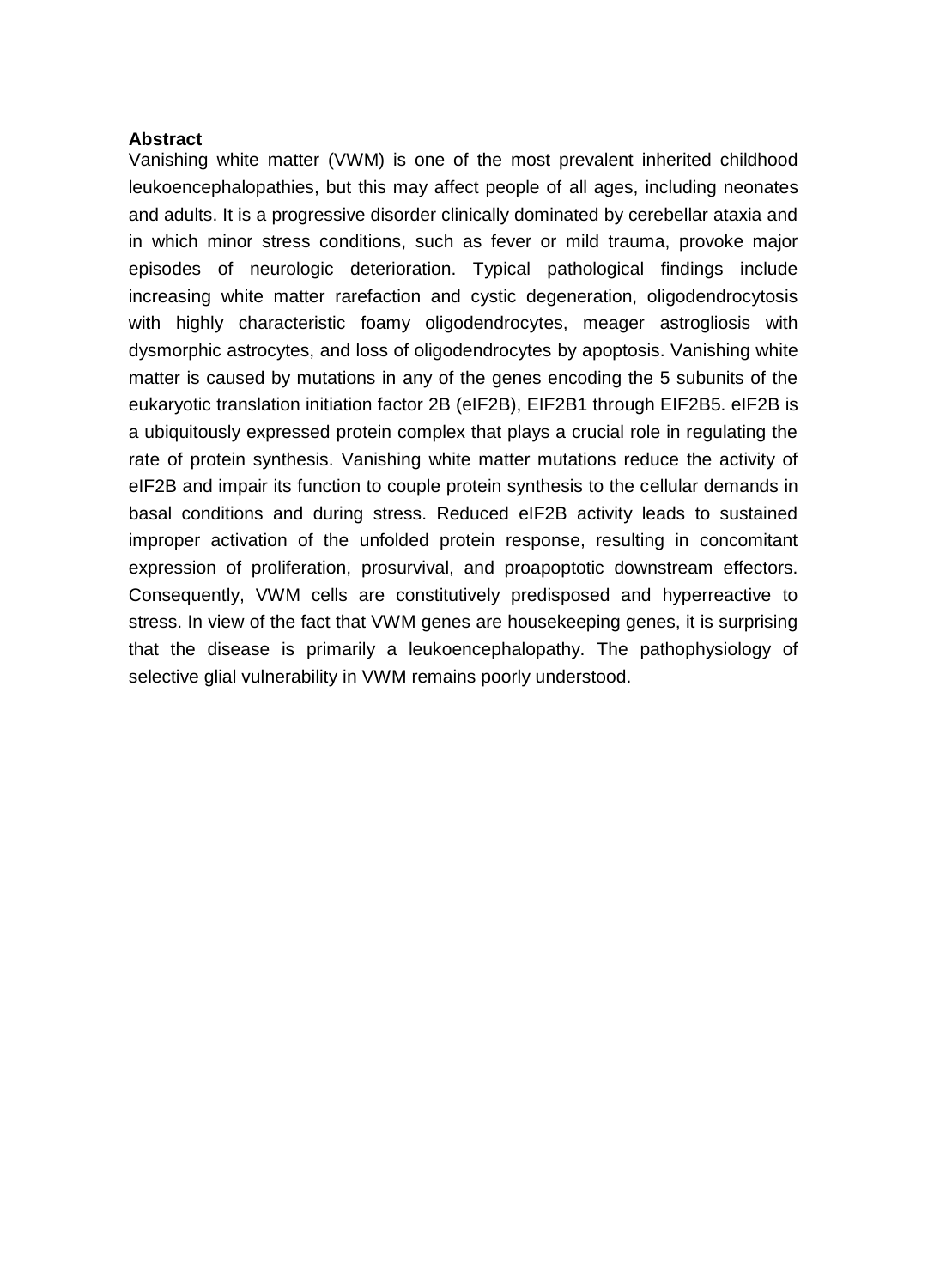## **Introduction**

Leukoencephalopathy with vanishing white matter (VWM; OMIM number 603896) (van der Knaap et al., 1997), also referred to as childhood ataxia with central hypomyelination (Schiffmann et al., 1994) and myelinopathia centralis diffusa (Brück et al., 2001), is one of the most prevalent inherited childhood white matter disorders (van der Knaap et al., 1999a). Although initially described in children, later observations have demonstrated that VWM may affect people of all ages including adults. Vanishing white matter is prevalent among whites, but it has also been reported in non-white patients from South America (Rosemberg et al., 2002) and Asia (Sugiura et al., 2001; Wilson et al., 2005; Wong et al., 2008; Wu et al., 2009); however, its precise incidence has not been assessed. Vanishing white matter is due to mutations in any of the 5 genes encoding the eukaryotic translation initiation factor eIF2B (Leegwater et al., 2001; van der Knaap et al., 2002). Although the genetic defect resides in housekeeping genes, VWM is primarily a brain disorder in which oligodendrocytes and astrocytes are selectively affected. The basis of the glial vulnerability in VWM remains poorly understood.

#### **Clinical Diagnosis**

Vanishing white matter was initially recognized as a disease of young children (van der Knaap et al., 1997; Schiffmann et al., 1994; Hanefeld et al., 1993). The disease presents with cerebellar ataxia and less prominent spasticity. Cognition is often better preserved; optic atrophy with loss of vision and epilepsy may occur, but are mild or late signs (van der Knaap et al., 1997; Schiffmann et al., 1994; Hanefeld et al., 1993). Involvement of the peripheral nervous system has been described in only 2 children (Federico et al., 2006; Huntsman et al., 2007). Stresses act as provoking factors with respect to the onset of the disease and to the episodes of major and rapid neurologic deterioration, which typically characterize the clinical course. Such provoking factors include febrile infections, minor head trauma, and acute fright (van der Knaap et al., 1997 & 1998; Hanefeld et al., 1993; Vermeulen et al., 2005; Kaczorowska et al., 2006). During episodes of rapid deterioration hypotonia, irritability, vomiting, and epilepsy ensue or significantly increase. Consciousness is also impaired, ranging from somnolence to unexplained coma, and death may occur (van der Knaap et al., 1997 & 1998). Except for these episodes, the disease runs a slowly progressive course and is eventually fatal (van der Knaap et al., 1997 & 1998; Schiffmann et al., 1994; Hanefeld et al., 1993).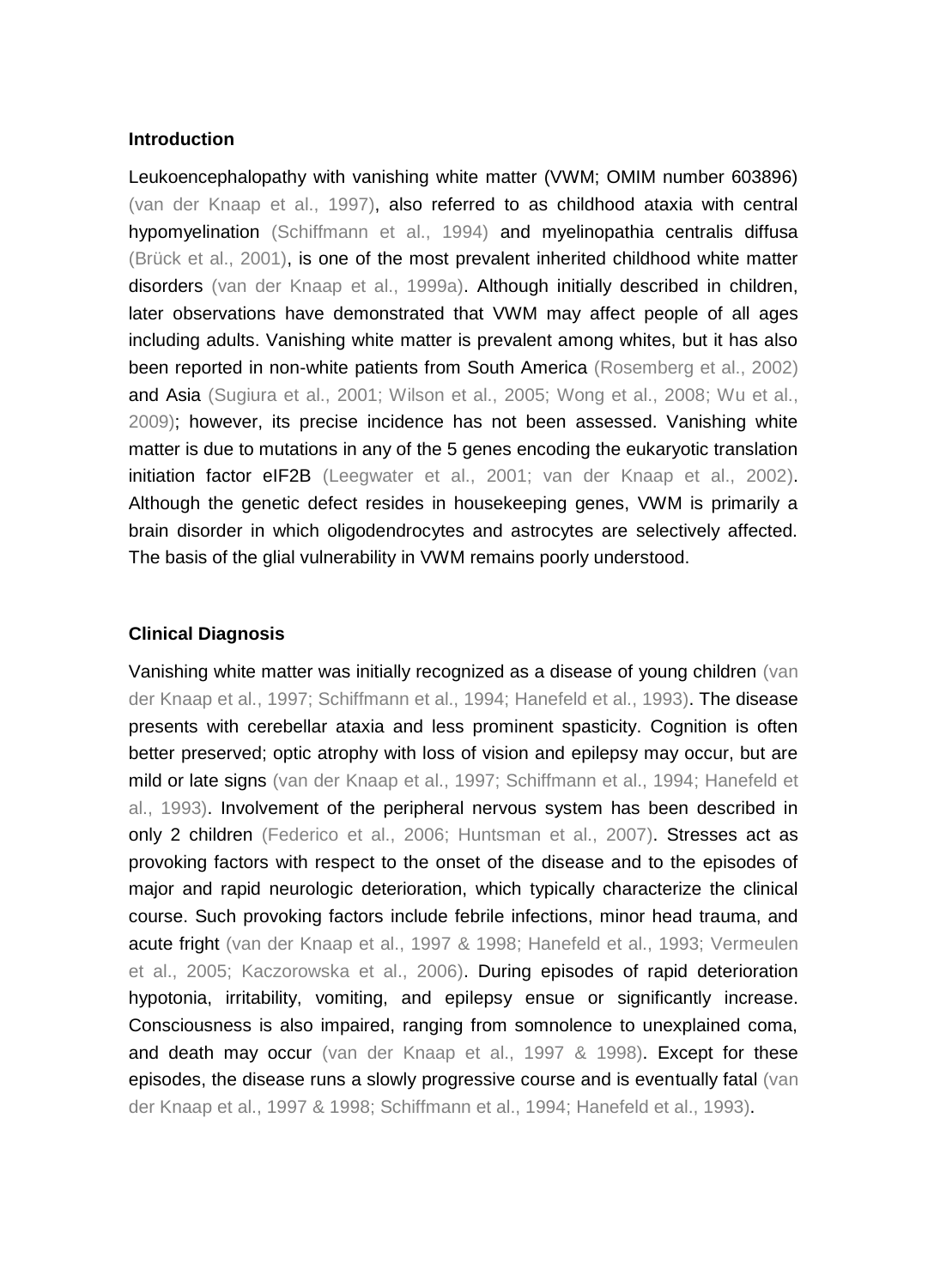More recently, it has become apparent that VWM has a wider clinical spectrum than originally described with age at onset inversely related to clinical severity (van der Knaap et al., 1998 & 2003; Fogli et al., 2004a). Milder variants have been reported with onset in adolescence and adulthood in which the episodes of major deterioration are less prominent, and the courses were significantly more protracted (Leegwater et al., 2001; van der Knaap et al., 1998 & 2004; Labauge et al., 2009). The initial clinical signs in adults consist of epileptic seizures, complicated migraine, presenile dementia, and psychiatric symptoms (van der Knaap et al., 2004; Ohtake et al., 2004; Prass et al., 2001; Denier et al., 2007 Matsui et al., 2007; Riecker et al., 2007). Many affected women experience a combination of leukoencephalopathy and primary amenorrhea or premature ovarian failure, a condition named ovarioleukodystrophy (Schiffmann et al., 1997; Fogli et al., 2003; Mathis et al., 2008). The ovarian dysfunction may precede the neurologic decline (van der Knaap et al., 1997; Fogli et al., 2003; Biancheri et al., 2003). At the opposite side of the spectrum, the disease may also have an early infantile or antenatal onset (van der Knaap et al., 2003; Fogli et al., 2002a). A more severe variant of VWM has been reported among Cree and Chippewayan indigenous populations in northern Quebec and Manitoba. Cree encephalopathy affects infants as young as 3 months and is invariably fatal within the second year of life (Black et al., 1988 & 2002; Fogli et al., 2002b). Prenatal forms of disease have been described and are characterized by a variable combination of reduced fetal movements and oligohydramnios in the third trimester of gestation, primary microcephaly, and extraneurologic signs (including growth failure, congenital contractures, renal hypoplasia, hepatosplenomegaly, pancreatitis, and cataracts), in addition to ovarian dysgenesis and leukoencephalopathy (van der Knaap et al., 2003; Boltshauser et al., 2002).

The clinical diagnosis of VWM is strongly suggested by magnetic resonance imaging (MRI), which is diagnostic in the classic early childhood form (fig. 1A-C). Magnetic resonance imaging shows diffuse and symmetric involvement of the cerebral white matter that spares only the U fibers, the outer part of the corpus callosum, the internal capsules, and anterior commissure. These signal changes are also detected in presymptomatic patients (van der Knaap et al., 1997, 1998 & 2004; Rosemberg et al., 2002; Wu et al., 2007; da Costa Fontanelle et al., 2008). Over time, MRI demonstrates progressive rarefaction and cystic degeneration of the white matter, which is eventually totally replaced by fluid (van der Knaap et al., 1997 & 1998). Within the cystic areas, only radial stripes that stretch from the ventricular wall to the subcortical regions are faintly visible (van der Knaap et al.,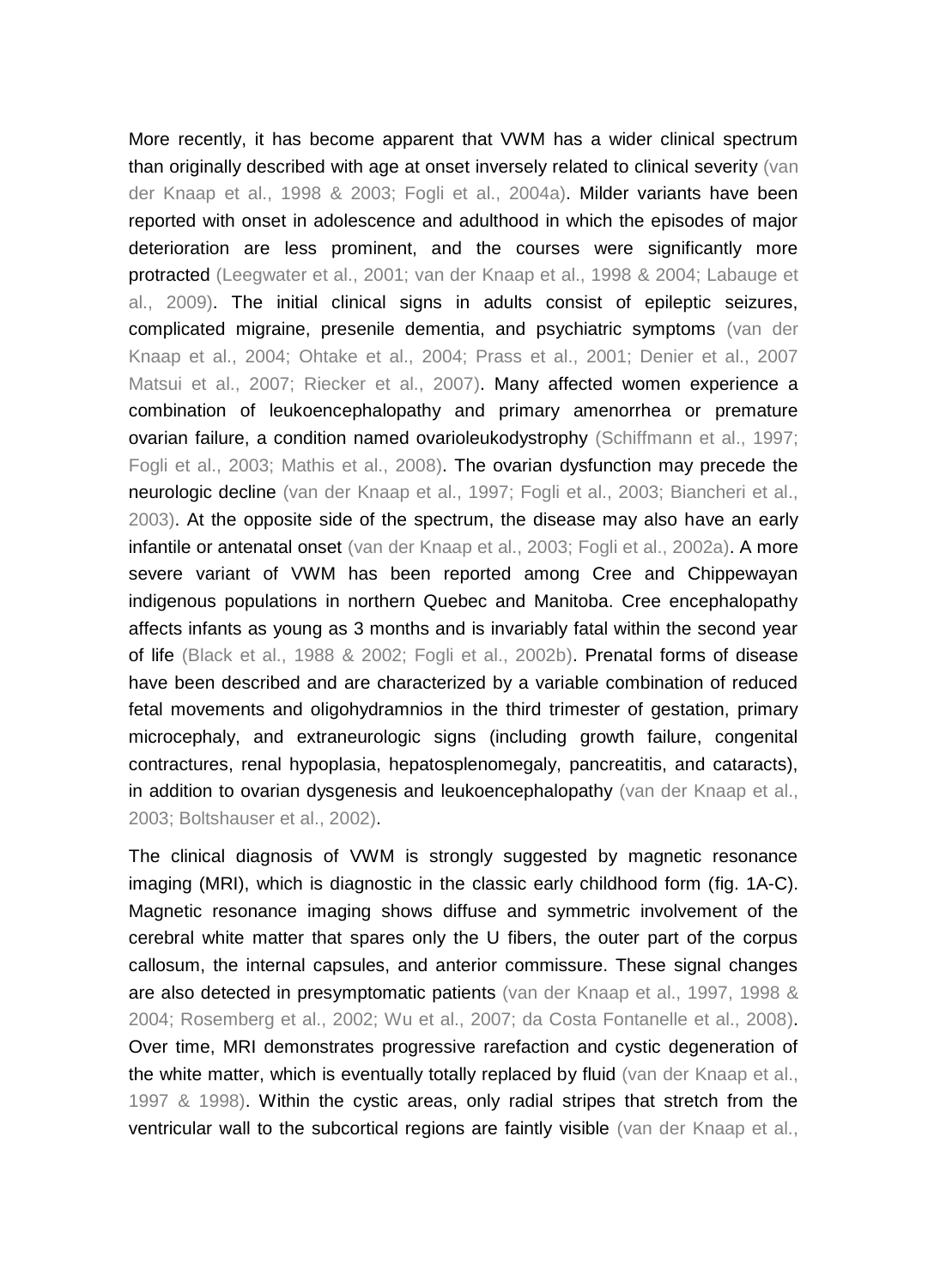1997 & 1998) (fig. 1C). Contrast enhancement has not been reported. Complementary imaging techniques confirm the MRI findings of progressive replacement of tissue by fluid. In cerebral white matter diffusion-weighted images, there is increased diffusivity (Patay, 2005), and proton spectroscopy demonstrates progressive reduction and eventual disappearance of all major metabolites with the accumulation of glucose and lactate at cerebrospinal fluid-like concentrations (van der Knaap et al., 1997 & 1998; Schiffmann et al., 1994; Hanefeld et al., 1993; Tedeschi et al., 1995; Dreha-Kulaczewski et al., 2008). The cerebellar white matter may also be affected in VWM (typically without cystic degeneration). In the brainstem, abnormal signal intensity may be detected, particularly in the pontine central tegmental tracts (van der Knaap et al., 1997 & 1998). There is some cerebellar atrophy in late stages (van der Knaap et al., 1997 & 1998). The cortical gray matter is always spared, and minor and usually temporary signal changes have been reported in the thalamus and globus pallidus in some patients (van der Knaap et al., 1998).

In adult and early infantile variants of VWM, the MRI diagnosis is not as straightforward as it is in the classic childhood form. White matter cystic degeneration may be limited or even absent in teenagers and adults with VWM, and some degree of cerebral atrophy is common (van der Knaap et al., 1998 & 2004; Schiffmann et al., 1997). In neonates, the white matter appears swollen with little or no rarefaction. The gyral pattern is often immature for the age. Over time, there is considerable subcortical atrophy that eventually leads to collapse of the cortex on the ependymal lining (van der Knaap et al., 2003; Boltshauser et al., 2002). Basal ganglia and thalamus signal abnormalities accompany the white matter involvement in Cree leukoencephalopathy (Aloraini et al., 1999).

A few biochemical markers have been identified for VWM, including elevated cerebrospinal fluid glycine (Sugiura et al., 2001; van der Knaap et al., 1999b; Sinzig et al., 2004) and decreased asialotransferrin concentrations (Vanderver et al., 2005 & 2008). Asialotransferrin is thought to be produced exclusively in the brain, possibly by astrocytes and oligodendrocytes, and its reduction might reflect functional disturbances in these cells (Vanderver et al., 2008). However, in view of the high sensitivity and specificity of MRI findings, there is limited need for such biomarkers in common clinical practice.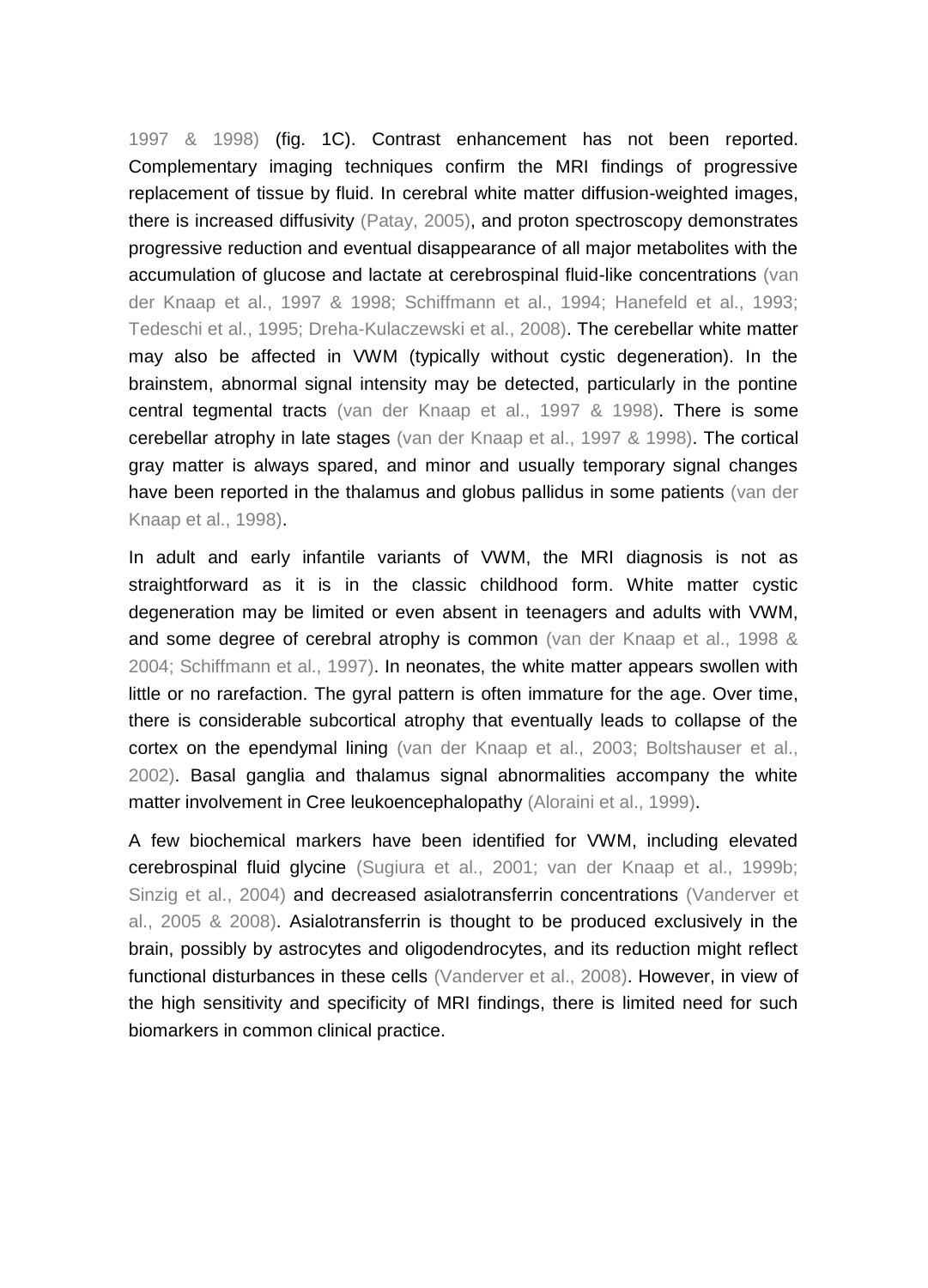

**Figure 1. Magnetic resonance imaging findings in classic vanishing white matter (VWM) disease.** (**A, B**) Axial T2-weighted image at the level of the centrum semiovale of a 3-year-old VWM patient shows a symmetric diffuse signal abnormality in the hemispheric white matter, partially sparing the U fibers (A). An axial T2-weighted image of an age-matched normal control is shown for comparison (B). (**C**) The cystic breakdown and cavitation of the white matter in VWM is seen in a fluid-attenuated inversion recovery sequence that shows that part of the affected white matter has a low-signal intensity, similar to that of cerebrospinal fluid. Radiating stripes stretching across the rarefied white matter are suggestive of remaining tissue strands.

#### **Genetics and Genotype-Phenotype Correlation**

Insight into the genetic cause of VWM was first achieved in 2001 when nucleotide changes in EIF2B5 were identified as the first disease-causing mutations in a small group of patients originating from the eastern part of the Netherlands who shared a common ancestor (Leegwater et al., 2001). Mutations in a second gene responsible for the disease, EIF2B2, were then recognized in patients from the southern part of the Netherlands (Leegwater et al., 2001). It soon became evident that mutations in any of the genes encoding the 5 subunits of eIF2B, EIF2B1 through EIF2B5, encoding eIF2B $\alpha$  through eIF2B $\epsilon$ , can independently cause VWM (van der Knaap et al., 2002; Leegwater et al., 2003).

More than 120 mutations have been reported to date in more than 250 patients (Maletkovic et al., 2008); most reside in EIF2B5 and EIF2B2 (Fogli et al., 2004b; Pronk et al., 2006). No real mutational hotspots in specific domains of the different subunits have been found (50), although some recurrent mutations seem to occur in paired cytosine/guanine (CpG) dinucleotides (Leegwater et al., 2001; Maletkovic et al., 2008). Approximately 90% are missense mutations most often affecting nonconserved amino acid residues (Maletkovic et al., 2008; Fogli et al., 2004b). Frameshifts and nonsense mutations are rare and have been reported only in the compound-heterozygous state. Heterozygous mutations always affect the same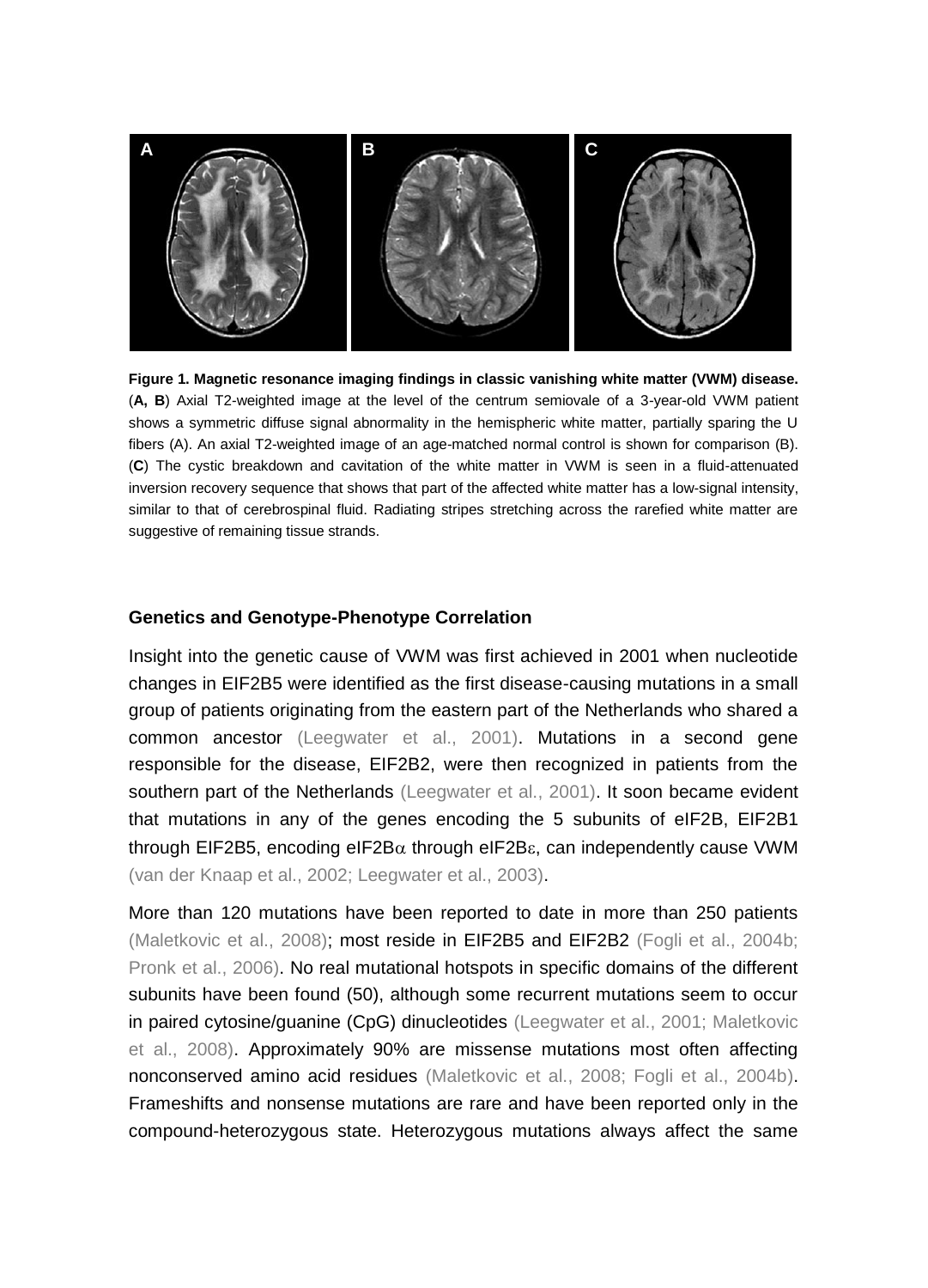gene (Leegwater et al., 2001; van der Knaap et al., 2002 & 2003; Fogli et al., 2002a, 2002b, 2003 & 2004b; Maletkovic et al., 2008; Pronk et al., 2006; Fogli & Boespflug-Tanguy, 2006; Ohlenbusch et al., 2005; Scali et al., 2005).

The correlation between MRI findings typical of VWM and detection of mutations in the EIF2B1-5 genes is very high, again pointing to the sensitivity of MRI as an effective tool for establishing the diagnosis (van der Knaap et al., 1999a & 2006; Fogli et al., 2004b; Pronk et al., 2006). On the other hand, the genotype-phenotype correlation is limited because there is wide phenotypic variability among patients with the same mutations, and even among siblings (Leegwater et al., 2001; van der Knaap et al., 2004; Mierzewska et al., 2006; Damon-Perriere et al., 2008; Pineda et al., 2008), suggesting that environmental and/or other genetic factors can significantly influence the phenotype (van der Knaap et al., 2006). Interestingly, a stronger genotype-phenotype correlation has been found at the extremes of the clinical spectrum. The p.Arg113His variant in  $e$ IF2B $\varepsilon$ , for example, is almost invariably reported in the homozygous state where there is a later onset and slow progression (van der Knaap et al., 2004; Fogli et al., 2004b); this variant is most frequently encountered in women with ovarioleukodystrophy (Fogli et al., 2003; Mathis et al., 2008; Damon-Perriere et al., 2008). Arg113 is not conserved even among mammals (i.e. the mouse and rat proteins have a histidine at the equivalent position), which could explain why p.Arg113His is responsible for a milder phenotype in humans (Fogli et al., 2003). p.Val309Leu in eIF2B has been reported only in combination with early onset in more severe cases (Fogli et al., 2002a & 2004b). Patients affected by Cree encephalopathy with very early onset and early death are homozygous for a mutation causing the p.Arg195His change in eIF2B $\epsilon$  (Fogli et al., 2002b & 2004b). Interestingly, the p.Arg113His compound with p.Arg195His seems to have a protective effect against the most severe phenotype (Fogli et al., 2004b). Several comprehensive reports of the VWM-causing mutations are reviewed elsewhere (Maletkovic et al., 2008; Fogli et al., 2004b; Pronk et al., 2006; Fogli & Boespflug-Tanguy, 2006; Ohlenbusch et al., 2005; Scali et al., 2005).

# **Pathology**

External examination of the brain is unrevealing (van der Knaap et al., 1998; Rodriguez et al., 1999), except in infants and younger children in whom there usually is some swelling of the brain and flattening of the gyri (van der Knaap et al., 1997). Cerebral atrophy with enlargement of subarachnoid spaces and lateral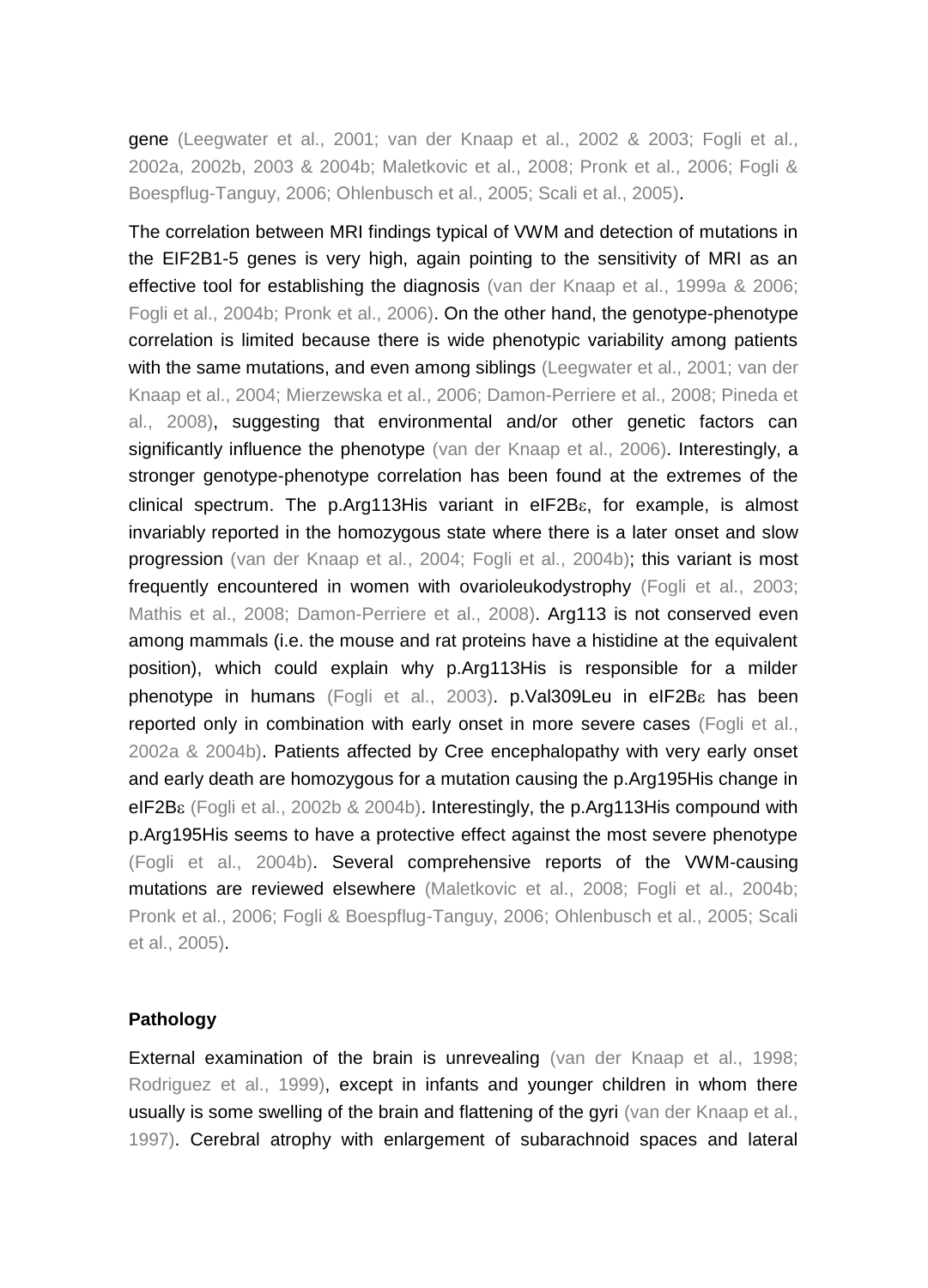ventricles is seldom observed in children (van der Knaap et al., 1997; Rodriguez et al., 1999) but is common in adults. On cut slices, the white matter appears grayish and partly gelatinous to frankly cystic (fig. 2A) (van der Knaap et al., 1997 & 1998; Brück et al., 2001; Rodriguez et al., 1999; Wong et al., 2000; Francalanci et al., 2001). As observed by MRI, white matter rarefaction is more prominent in deep cerebral areas (van der Knaap et al., 1998). The gray matter structures including the cerebral cortex, basal ganglia, and brainstem nuclei appear macroscopically normal (fig. 2A) (van der Knaap et al., 1998).

Histopathologic examination reveals that the white matter involvement extends well beyond the limits recognized on gross examination (van der Knaap et al., 1997 Schiffmann et al., 1994). The U fibers are often affected (fig. 2B,C), whereas the outer rim of the corpus callosum, anterior commissure, fornix, optic tracts, internal capsules, and intrinsic fibers of the thalami are less severely affected (van der Knaap et al., 1997 & 1998; Schiffmann et al., 1994; Brück et al., 2001; Rodriguez et al., 1999; Wong et al., 2000; van Haren et al., 2004). In the mesencephalon, the cerebral peduncles are generally intact. In the pons, the ventral trigeminothalamic and central tegmental tracts may be affected. The deep cerebellar white matter shows discoloration that is most marked in the hilus of the dentate nucleus, but the myelin within the folia is usually normal. Discoloration is also observed in the hilus of the inferior olivary nucleus, pyramids, and corpus restiforme. The peripheral part of the cranial nerves appears normally myelinated. In the spinal cord, the posterior columns are only partially affected; there is a more marked myelin loss in the spinocerebellar tracts, lateral and anterior corticospinal tracts, and the anterolateral fascicles containing the spinoreticular and spinothalamic tracts (van der Knaap et al., 1997 & 1998; Rodriguez et al., 1999; Wong et al., 2000; Francalanci et al., 2001).

Histopathologic and immunohistochemical findings support the inclusion of VWM among orthochromatic sudanophilic leukoencephalopathies. Myelin stains of affected white matter show paucity of myelin sheaths, and the remaining sheaths appear thinned and dispersed by vacuoles giving rise to a spongiform appearance (van der Knaap et al., 1997 & 1998; Brück et al., 2001; Rodriguez et al., 1999; Wong et al., 2000). In semithin sections, these vacuoles correspond to focal areas of uncompacted myelin close to the axonal membrane (Rodriguez et al., 1999). Scattered phagocytic cells may be noted with orthochromatic and possibly Sudan black+ and periodic acid Schiff+ cytoplasm, which become sudanophilic and filled with myelin debris approaching the cavitated areas (van der Knaap et al., 1997 & 1998; Brück et al., 2001; Rodriguez et al., 1999); however, the amount of myelin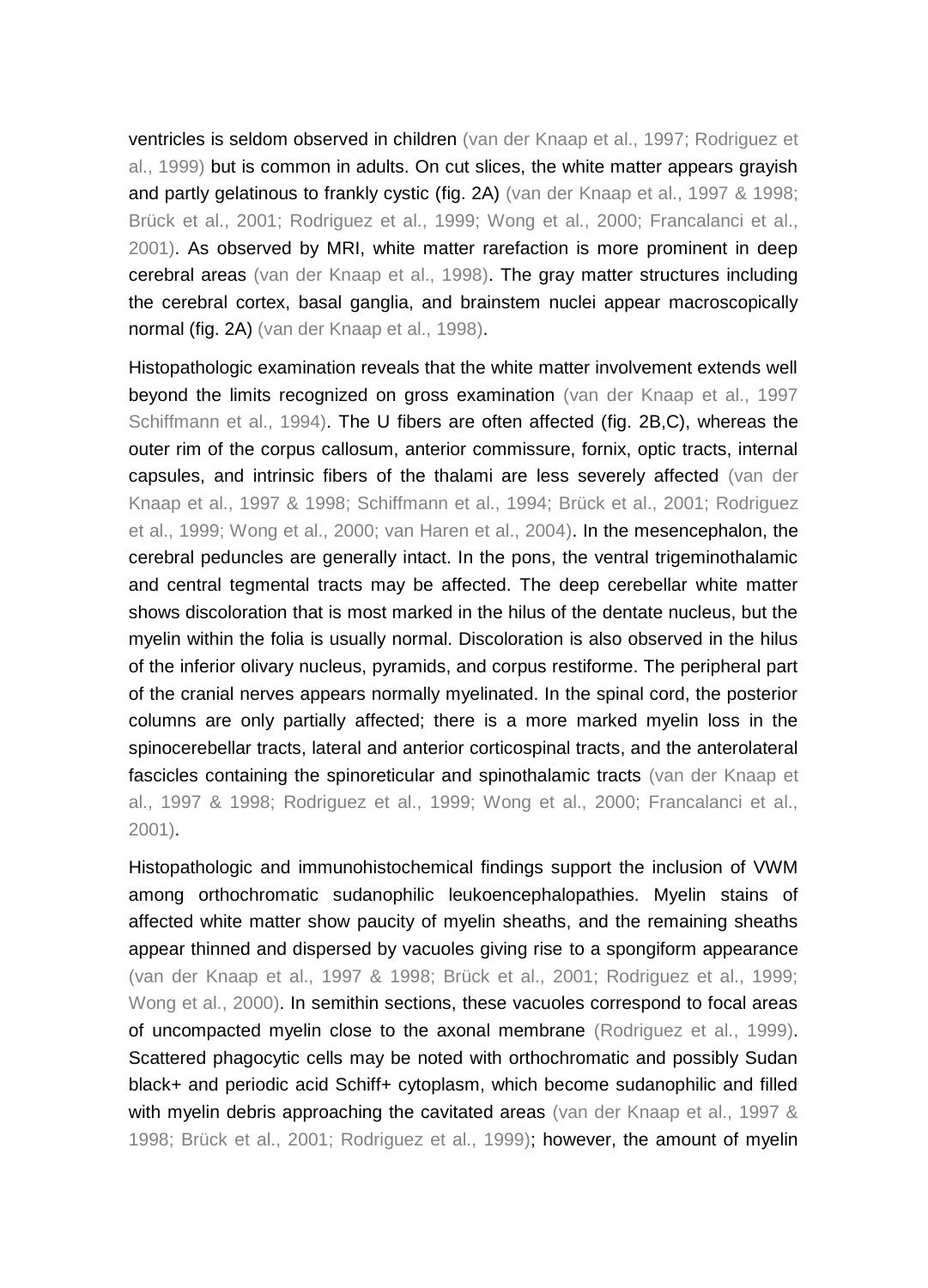breakdown products appears disproportionately mild compared with the severity of the myelin lesions. In line with immunohistochemical data, biochemical studies show dramatically reduced myelin yields; the major myelin proteins (i.e. myelin basic protein, proteolipid protein [PLP], cyclic nucleotide phosphodiesterase, and myelin oligodendrocyte glycoprotein) are present, have a normal molecular weight, but are markedly reduced in amount (Schiffmann et al., 1994; Rodriguez et al., 1999; Francalanci et al., 2001). All myelin lipids, including galactocerebroside, sulfatide, and ethanolamine plasmalogens are reduced, whereas gangliosides are normal (Tedeschi et al., 1995). Data regarding cholesterol esters are contradictory (Tedeschi et al., 1995) (Marie Vanier, Lyon, France, personal communication; Ann Moser, Baltimore, MD, personal communication).



**Figure 2. White matter cystic degeneration and tissue loss in vanishing white matter disease.** (**A**) Coronal section of the left cerebral hemisphere stained with Luxol fast blue and periodic acid Schiff shows widespread loss of myelin and cystic rarefaction with preservation of optic chiasm, anterior commissure, capsulae, and, in places, subcortical myelin. There is a radial cobweb-like pattern of remaining fiber bundles in the frontal and temporal lobe. (**B, C**) Microscopic sections through the frontal lobe confirm that the U fibers are relatively preserved and myelinated compared with the deeper white matter where there is tissue rarefaction and myelin loss. The cortex is uninvolved. B: H&E; C: myelin basic protein immunohistochemistry. Original magnification: (B, C) 50x.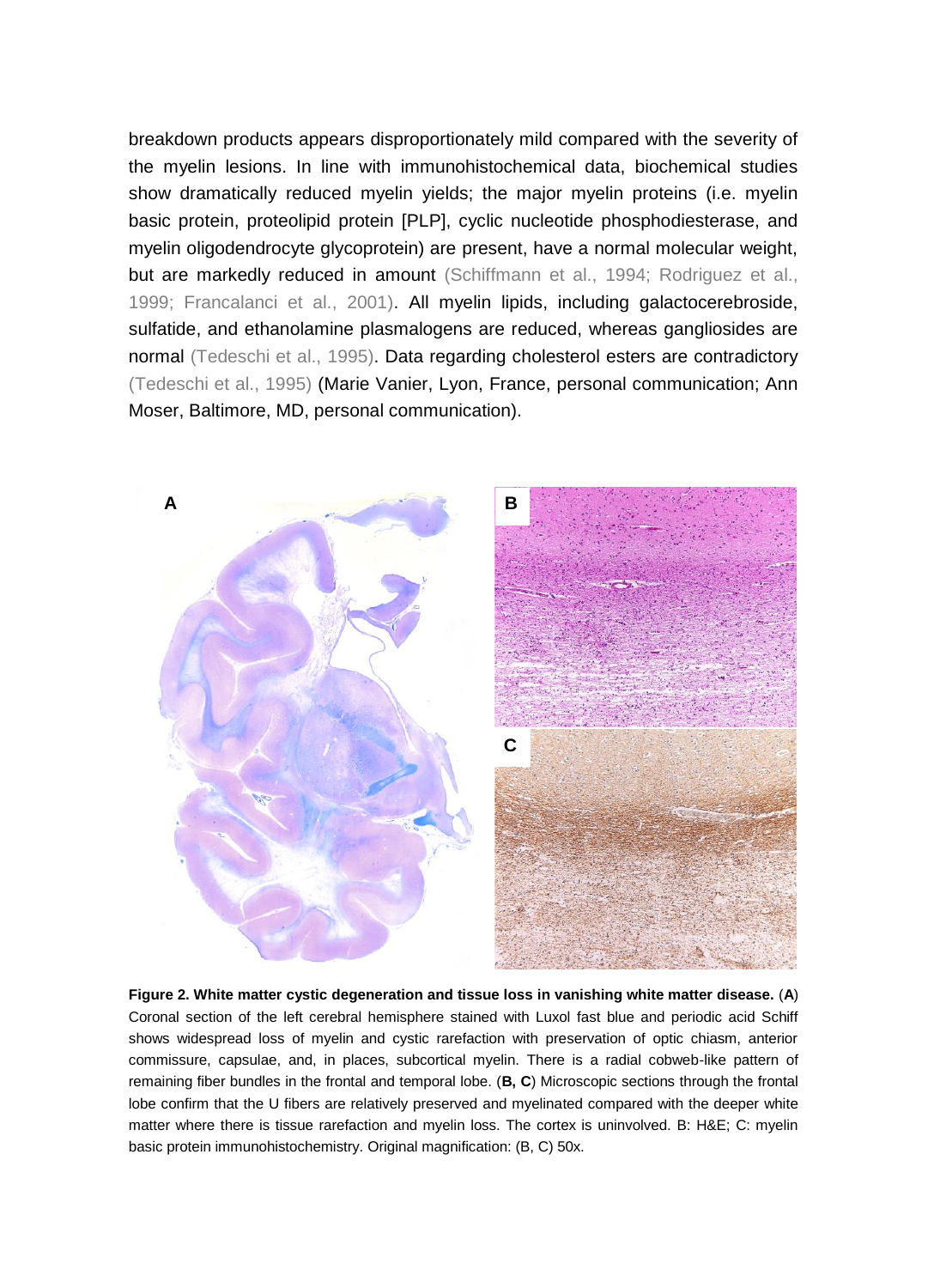The number of axons in the white matter is decreased, which is usually commensurate with the decrease of myelin (Brück et al., 2001; van der Knaap et al., 1998; Wong et al., 2000). Axon loss is complete in areas of cavitation but variable in less involved areas (Rodriguez et al., 1999). Particularly in recent lesions, axons are devoid of myelin but microscopically preserved (Brück et al., 2001; van der Knaap et al., 1998; Fogli et al., 2002b; Rodriguez et al., 1999; Jansen et al., 2008) and show a normal cytoskeleton on ultrastructural analysis (Rodriguez et al., 1999; Wong et al., 2000); however, axonal swellings in and around cavitated areas have also been reported (Prass et al., 2001; Francalanci et al., 2001). These somewhat contradictory findings, together with the tract-like distribution of the myelin loss in the brainstem and the spectroscopy profile, have raised the debate as to whether VWM is a primary myelinopathy or an axonopathy (van der Knaap et al., 1998; Dreha-Kulaczewski et al., 2008; Wong et al., 2000; Rodriguez & Gelot, 1999; van der Knaap & Kamphorst, 1999; Sijens et al., 2005; Blüml et al., 2003). The degree of reactive gliosis is remarkably limited (van der Knaap et al., 1997 & 1998; Rodriguez et al., 1999; Wong et al., 2000; Francalanci et al., 2001). The radiating pattern of fine stripes within the rarefied white matter seen on MRI correlates with widened blood vessels accompanied by radial processes of reactive astrocytes (van der Knaap et al., 1997 & 1998; Rodriguez et al., 1999). The paucity of astrogliosis despite severe myelin loss and the dysmorphic appearance of astrocytes in areas of severe myelin loss suggest a deficiency in astrocytic function (Dietrich et al., 2005); it has been proposed that this contributes to the development of cavitated lesions. Only moderate numbers of macrophages/microglial cells are seen in VWM, and T and B lymphocytes are absent (Brück et al., 2001; Rodriguez et al., 1999; Kuhlmann et al., 2008). The lack of inflammatory changes may be helpful in distinguishing VWM from other childhood-onset leukoencephalopathies with active demyelination (e.g. X-linked adrenoleukodystrophy and Alexander disease), in which parenchymal and/or perivascular lymphocytic infiltrates may be seen together with numerous foamy macrophages that contain myelin degradation products (Kuhlmann et al., 2008).

The cerebral cortex appears almost entirely normal with normal neuronal architecture and lamination (van der Knaap et al., 1997; Rodriguez et al., 1999), but numbers of large neurons in the caudate nucleus can be decreased. Reduced numbers of Purkinje cells and cerebellar granular neurons has occasionally been observed, but only in younger children (Sugiura et al., 2001; Fogli et al., 2002b; Rodriguez et al., 1999). Neuronal loss in the hippocampus is a feature of Cree leukoencephalopathy (Fogli et al., 2002b) and may be due to severe seizures.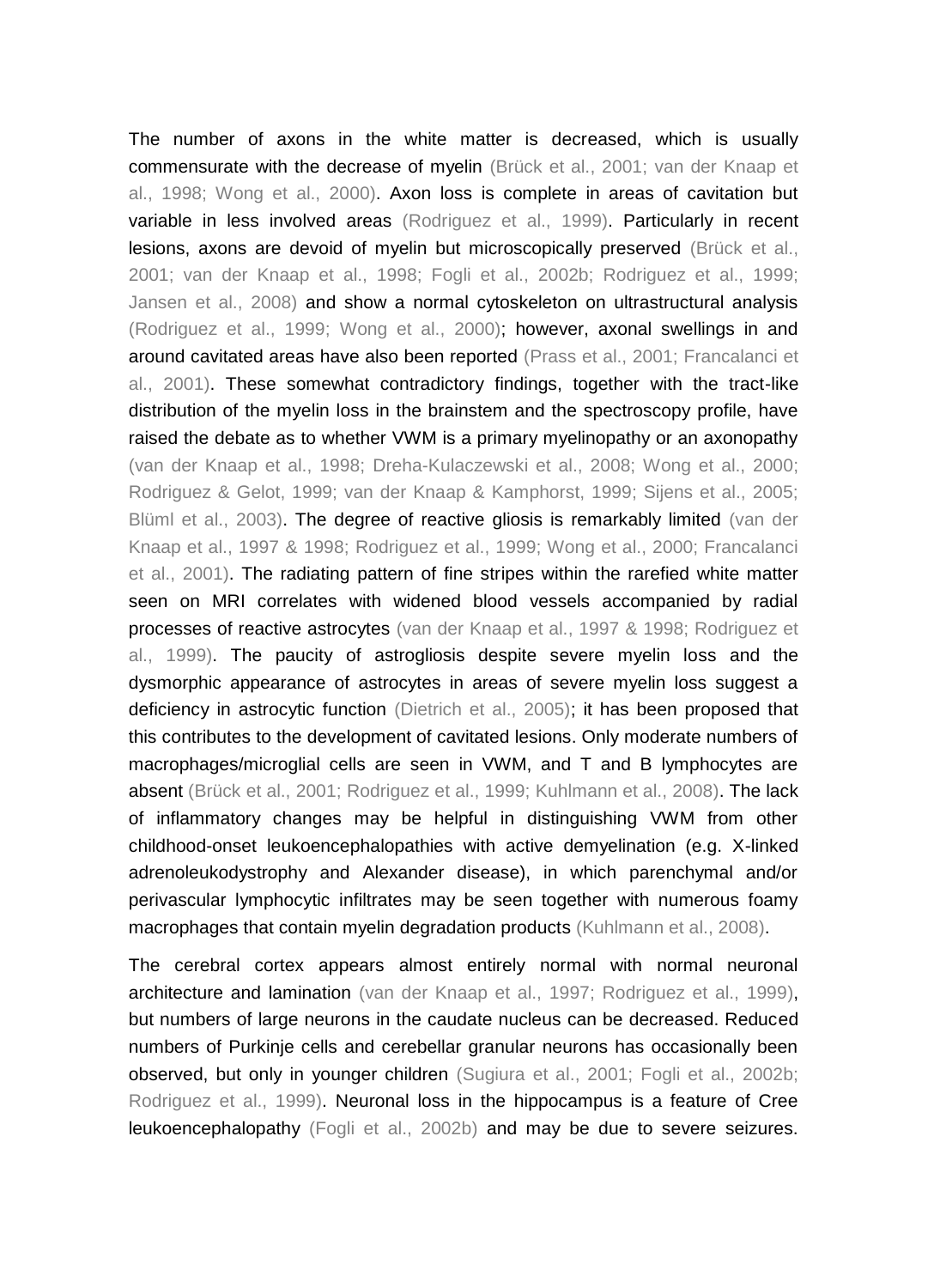Involvement of dentate nuclei, inferior olives, and substantia nigra has been reported only once in a Japanese child (Sugiura et al., 2001).

The distinguishing histopathologic features of VWM pertain to macroglial cells. Around cavitated areas and in less affected regions, an increased cellular density is observed with cell numbers up to 200% to 300% with respect to controls (fig. 3A,B) (van der Knaap et al., 1998; Rodriguez et al., 1999; Francalanci et al., 2001; van Haren et al., 2004). This increased cellular density has been ascribed to oligodendrocytes, based on their morphology (i.e. small, round, dark nuclei, often with a small nucleolus, minimal cytoplasm, or perinuclear halo with rough endoplasmic reticulum [ER], and lack of intermediate filaments), their immunohistochemical properties (i.e. expression of carbonic anhydrase II and, to a lesser extent, of cyclic nucleotide phosphodiesterase, myelin basic protein, PLP, and myelin oligodendrocyte glycoprotein), and their failure to express glial fibrillary acidic protein (GFAP) and macrophage markers (Rodriguez et al., 1999; van Haren et al., 2004). Others have further defined these oligodendrocytes as mature cells (Wong et al., 2000) or myelinating glia (Rodriguez et al., 1999). The possible role of oligodendroglial precursors/progenitors in this phenomenon has been suggested (Brück et al., 2001), but not yet investigated.

Variable proportions of the oligodendrocytes display an unusually abundant, finely



**Figure 3. Myelin paucity and cystic degeneration coexist with oligodendrocytosis in the white matter in vanishing white matter disease.** (**A**) The anterior commissure displays markedly increased oligodendrocyte density with minimal myelin pallor. (**B**) White matter rarefaction and myelin loss are prominent around cavitated areas in the frontal lobe but the density of oligodendrocytes is still high. (A, B) H&E; original magnification: 100x.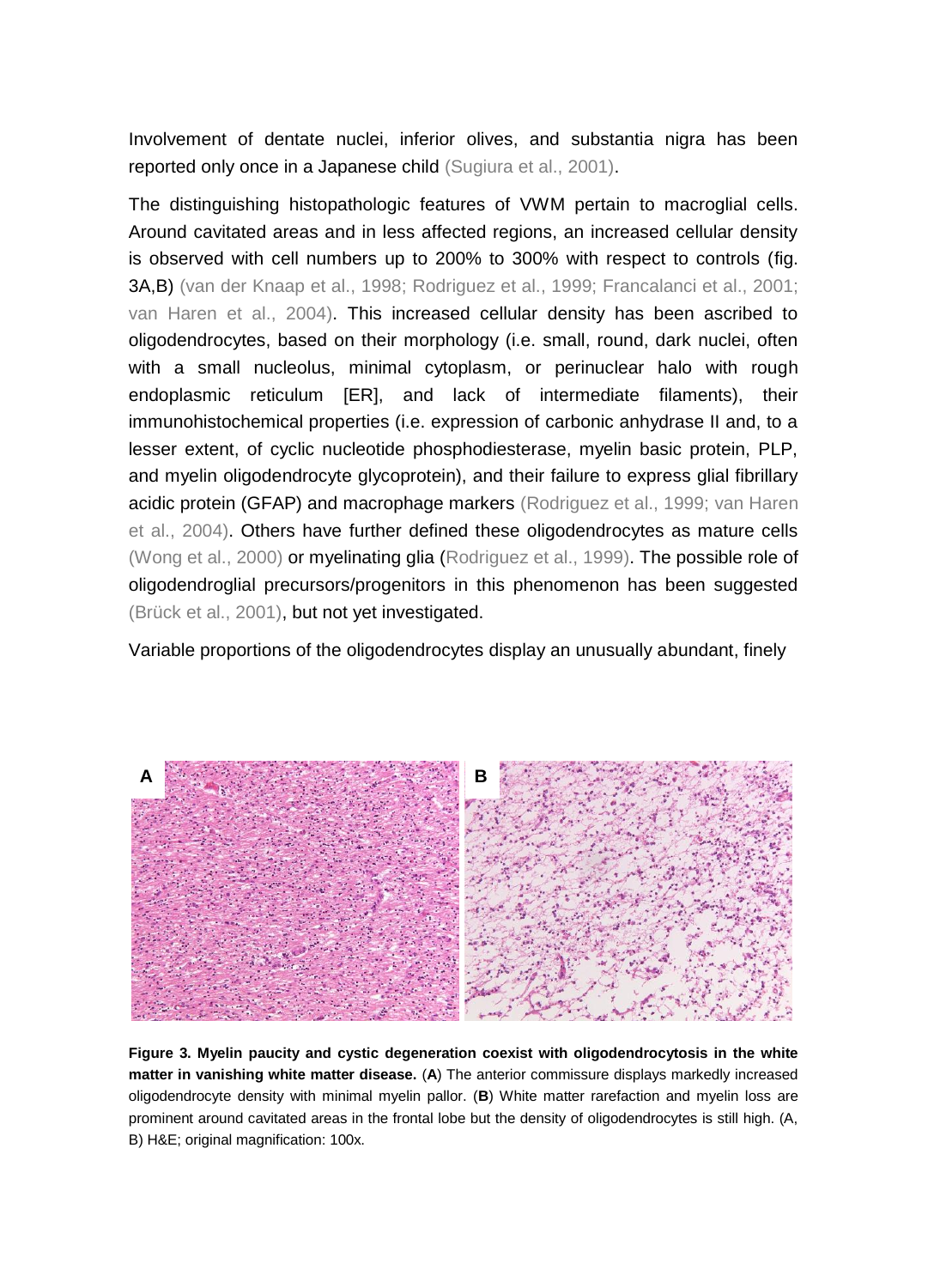

**Figure 4. Macroglial cells in vanishing white matter disease.** (**A**) Foamy oligodendrocytes (arrows) stand out as individual cells in deep brain regions that have marked myelin loss and spongy changes. (**B**) The foamy cytoplasm of oligodendrocytes is difficult to appreciate in subcortical regions in which the white matter is relatively preserved. (**C**, **D**) Astrocytes show atypical morphology with coarse, blunt processes that somehow clustered around blood vessels. (**E**) Higher magnification of the foamy oligodendrocytes demonstrates their homogeneous finely granular cytoplasm. A, B, D, E: H&E; C: glial fibrillary acidic protein. Original magnifications: (A-C) 200x; (D, E) 630x.

vacuolar to foamy cytoplasm (fig. 4A,B and E) (Rodriguez et al., 1999; Wong et al.,2000). These cells are present also in Cree leukoencephalopathy (Black et al., 2002; Fogli et al., 2002b) but are not seen in any other white matter disease (Wong et al., 2000).

At the ultrastructural level, the abnormal foamy oligodendroglial cells contain multiple membranous structures associated with mitochondrial membranes and, in places, are contiguous with myelin lamellae. Numerically increased and abnormal mitochondria and the absence of lysosomes were also reported (Wong et al.,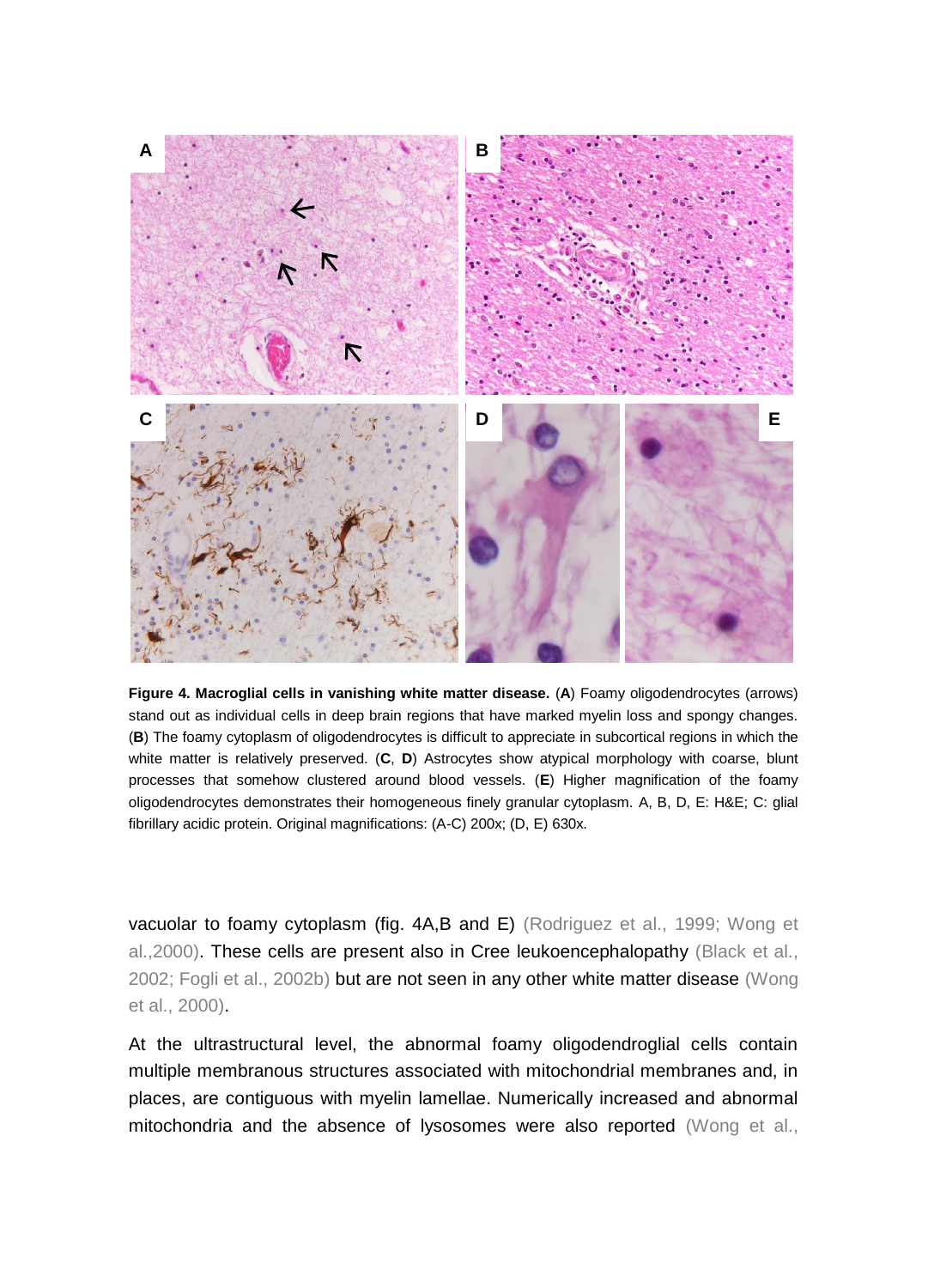2000). In addition, in situ hybridization labeling of PLP mRNA in foamy oligodendrocytes appears more dense and extensive than in controls (Wong et al., 2000). On the basis of these data, it has been hypothesized that metabolic derangement of oligodendrocytes contributes to the myelin lesions (Wong et al., 2000). Fingerprint-like bodies have occasionally been observed in cells associated with myelin sheaths surrounding axons undergoing dissolution, which has been interpreted as a secondary phenomenon rather than storage material (van der Knaap et al., 1998; Wong et al., 2000). Positive staining for proliferation markers (MIB1/Ki67), antiapoptotic markers (survivin, bcl2), and proapoptotic markers (bac, bax, TUNEL, activated caspase-3) has been found in oligodendrocytes in several patients with variable combinations of immunoreactivity in different brain regions (Brück et al., 2001; van Haren et al., 2004). Collectively, these data suggest that conflicting proliferation, cell death, and survival signals affect oligodendrocytes in VWM (van Haren et al., 2004). It has been suggested that oligodendrocytic loss via apoptosis dominates in infants and younger children and, in general, in early lesion formation (Wong et al., 2000), whereas in older patients with long-standing disease, antiapoptotic mechanisms allow the proliferation of persisting oligodendrocytes, thus accounting for the striking increase in their numbers (van Haren et al., 2004).

Astrocytes in affected white matter are dysmorphic, with large blunt processes and often multiple nuclei (fig. 4C,D) (Prass et al., 2001; Fogli et al., 2002b; Rodriguez et al., 1999; Wong et al., 2000; van der Voorn et al., 2005; Schiffmann & Elroy-Stein, 2006; van Kollenburg et al., 2008). There is a reduction in the numbers of astrocytes with perivascular clustering in severe variants (Francalanci et al., 2001). In primary cell cultures from the brain of an individual with VWM, there were few GFAP+ astrocytes, generation of new astrocytes was compromised, and the few astrocytes generated showed an abnormal morphology and antigen phenotype (Dietrich et al., 2005). Similarly, RNA interference targeting of EIF2B5 compromised the induction of GFAP+ cells from normal human glial progenitors (Dietrich et al., 2005), raising the possibility that a deficiency in astrocytic maturation might contribute to abnormal white matter in VWM. In Cree leukoencephalopathy, numerous nests of atypical gliofibrillar cells are scattered throughout the white matter (Fogli et al., 2002b), a feature absent in classic VWM.

Except for a recently reported case in which there was a moderate reduction in the density of large diameter myelinated fibers in the absence of axonal degeneration and storage material in the Schwann cells (Federico et al., 2006), the sural nerve has been unaffected (van der Knaap et al., 1997).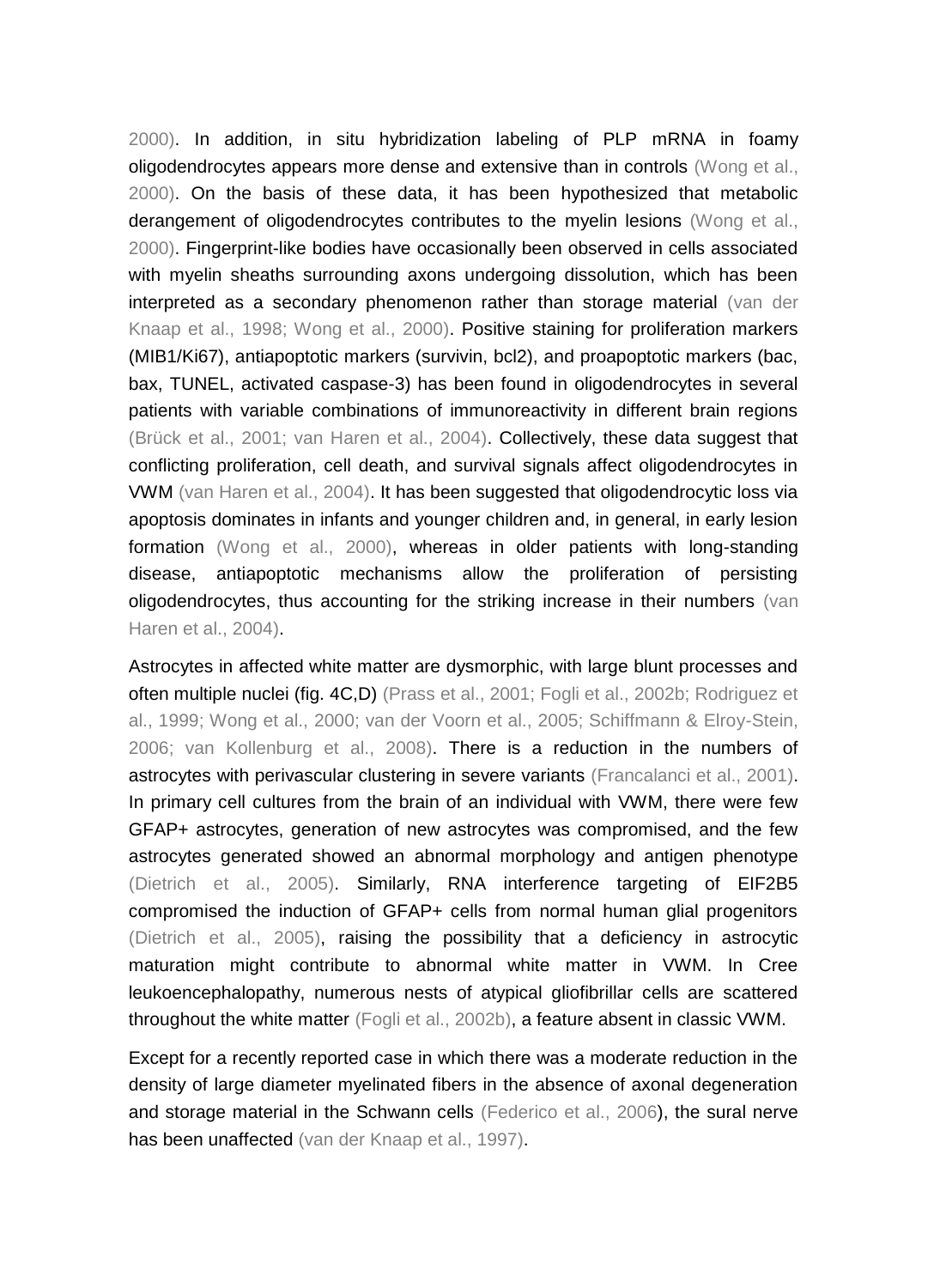Pathologic studies of extraneural tissues in VWM are limited, but the few available reports include ovarian dysgenesis (van der Knaap et al., 1997 & 2003; Boltshauser et al., 2002) and nonspecific findings in the liver (van der Knaap et al., 2003).

The neuropathologic literature since the 1960s includes several descriptions of patients who most probably were affected by VWM (Eicke et al., 1962; Watanabe & Muller, 1967; Girard et al., 1968; Macchi et al., 1968; Anzil & Gessaga, 1972; Deisenhammer & Jellinger, 1976; Gautier et al., 1984; Graveleau et al., 1985). The clinical pictures of these patients (including recognition of minor head trauma and febrile infections as possible provoking factors) largely overlaps with those of the more recently recognized adult-onset cases (Eicke, 1962; Watanabe & Muller, 1967; Girard et al., 1968; Macchi et al., 1968; Anzil & Gessaga, 1972; Gautier et al., 1984; Graveleau et al., 1985). The association of leukoencephalopathy with premature ovarian failure was also noted (Eicke, 1962). The only child in these reports presented with symptoms suggestive of classic childhood VWM (Deisenhammer & Jellinger, 1976). The main neuropathologic features in the earlier reported cases consisted of a sudanophilic leukodystrophy with large cavitations, increased density of oligodendrocytes, negligible myelin breakdown, and scanty astrogliosis. An increase in numbers of oligodendroglia was compared with tumors (Watanabe & Muller, 1967); lamellar fingerprint-like inclusions were noted in the oligodendrocytes from 2 patients (Gautier et al., 1984; Graveleau et al., 1985). Hypertrophic and atypical astrocytes around cystic cavities were described (Eicke, 1962; Watanabe & Muller, 1967). Although the authors of these reports provided accurate case descriptions, they did not recognize the cases as a single disease entity.

# **Pathophysiology**

The basic defect of VWM resides in a protein complex, eIF2B, which is involved in the regulation of the first steps of protein synthesis (fig. 5) (Proud, 2001; Scheper et al., 2006 & 2007). It consists of 5 nonidentical subunits,  $\alpha$  through  $\varepsilon$ . Subunit  $\varepsilon$  is catalytic, whereas subunits  $\alpha$  through  $\delta$  are regulatory (Price et al., 1996; Webb & Proud, 1997). The essential function of eIF2B is reflected by evolutionary conservation of the complex in eukaryotes (Dever, 2002). Yeast null mutant for each of the 5 subunits (except eIF2B $\alpha$ ) are not viable (Dever, 2002). Mutations that completely abrogate eIF2B activity are never observed in the homozygous state in VWM patients.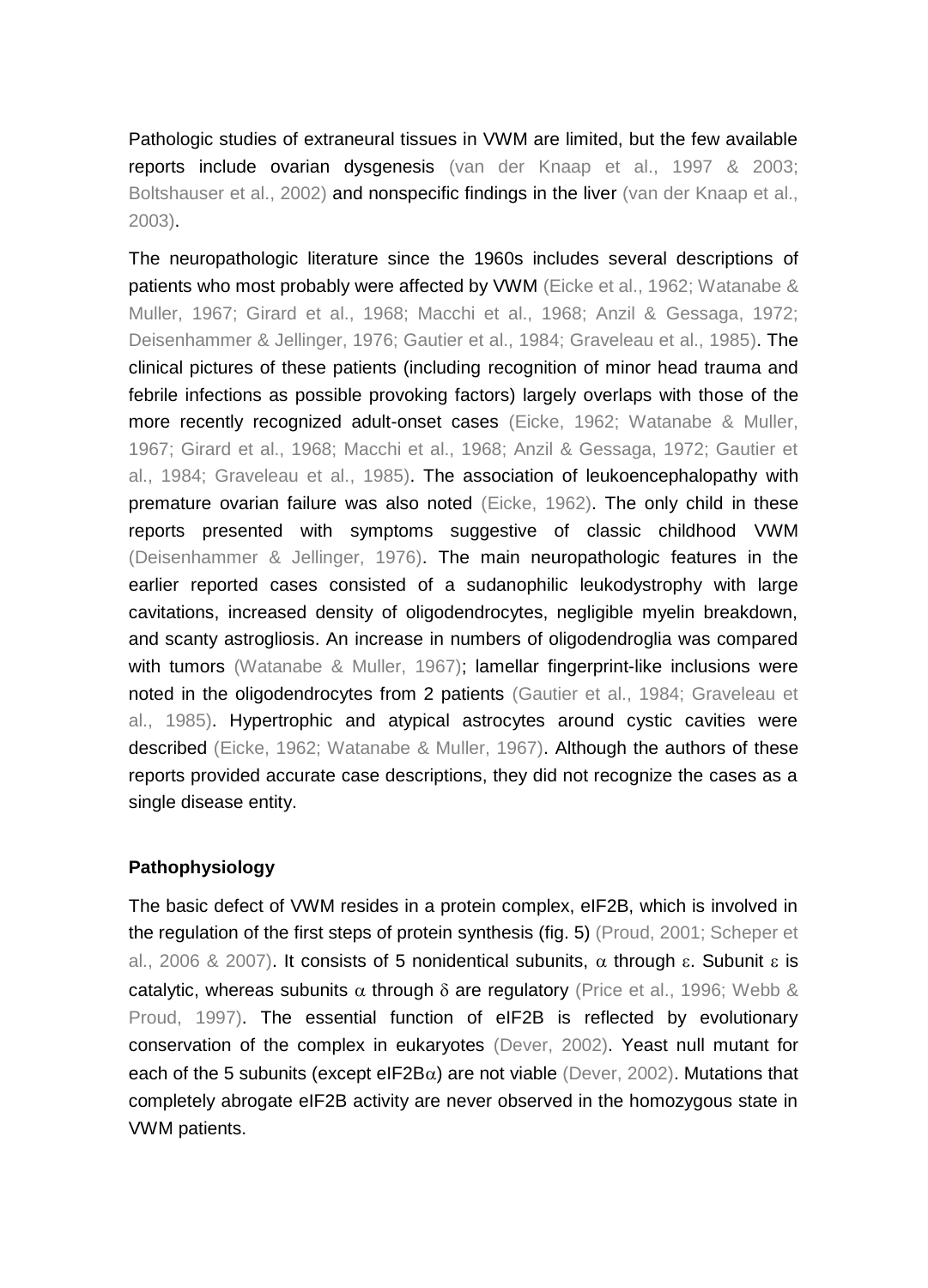In eukaryotes, translation initiation is a multistep process, in which the interplay of the mRNA, initiator methionyl-tRNA (tRNAiMet), the ribosomal subunits, and several multiple translation initiation factors (eIFs), ensures start of the translation process at the AUG start codon of the mRNA (Proud, 2001; Scheper et al., 2007). One of the first steps in this initiation process involves the formation of a ternary complex consisting of tRNAiMet, eIF2 and GTP, which binds to the ribosome. On recognition of the start codon of the mRNA, the eIF2-bound GTP is hydrolyzed, and eIF2 is released in its inactive GDP-bound form. The coding information of the mRNA is then translated into a new protein, and finally, the ribosome dissociates from the mRNA and the newly synthesized protein is released. Active eIF2 must be regenerated by exchange of GDP for GTP to enable the formation of another ternary complex and initiate the synthesis of another protein. This GDP/GTP exchange is required for each round of translation initiation and is catalyzed by eIF2B (Dever, 2002). Thus, the eIF2B-catalyzed step is rate-limiting in translation initiation (Proud, 2001), that is, the step that governs the rate of global protein synthesis in a cell. The activity of eIF2B is tightly controlled by different mechanisms under diverse conditions (Hinnebusch, 2000). One of the main mechanisms involves phosphorylation of its substrate eIF2 on the  $\alpha$ -subunit. In its phosphorylated form, eIF2 acts as a competitive inhibitor of eIF2B.

Inhibition of protein synthesis is part of the cellular stress response, a process aimed at enhancing cell survival under stress by preserving cellular energy and limiting the accumulation of denaturated proteins (Welch, 1992). A variety of cellular stresses, such as amino acid starvation, viral infection, iron deficiency, oxidative and ER stress, and thermal and mechanical trauma, lead to phosphorylation of eIF2 $\alpha$  (Scheper et al., 1997; Duncan & Hershey, 1989; Petrov et al., 2001; Clemens, 2001; Harding et al., 2002). Phosphorylated eIF2 binds eIF2B and in that way inhibits the GDP/GTP exchange activity of eIF2B and, as a consequence, mRNA translation in general (fig. 5) (Rowlands et al., 1988; Krisnamoorthy et al., 2001).

The functional effect of VWM mutations on eIF2B activity has been investigated in different cell culture systems (Fogli et al., 2004b & 2006; Li et al., 2004; Richardson et al., 2004; van Kollenburg et al., 2006a; Kantor et al., 2005 & 2008). Frameshifts and nonsense mutations result in truncated polypeptides with a complete loss of function of the affected subunit and failure to form complexes with the other 4 subunits (Li et al., 2004; Richardson et al., 2004). Missense mutations confer only a partial loss of eIF2B function, which is either due to a decreased intrinsic GDP/GTP exchange activity or to an impaired structure or stability of the protein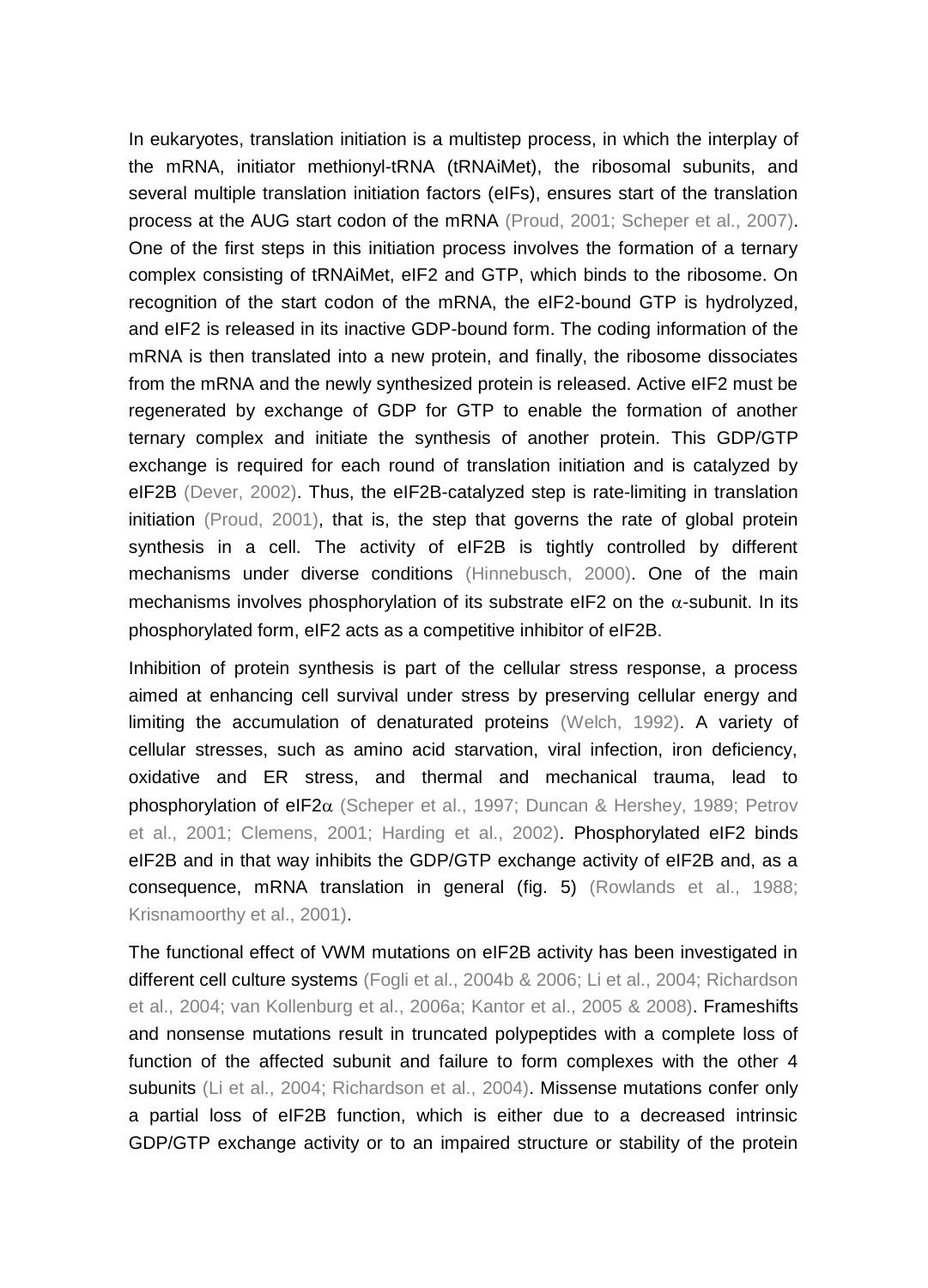eIF2/eIF2B holocomplex (Li et al., 2004; Richardson et al., 2004; Horzinsky et al., 2008).

In patient-derived lymphoblasts or fibroblasts, all mutations investigated reduce eIF2B activity by 20% to 70%. The severity of the decrease seems to correlate with the clinical severity, although inconsistently (Fogli et al., 2004b; Horzinsky et al., 2008 & 2009). Interestingly, in such cells, decreased eIF2B activity does not affect the rate of global protein synthesis, the regulation of protein synthesis during or after stress, or the ability of these cells to proliferate and survive (Li et al., 2004; van Kollenburg et al., 2006a; Kantor et al., 2005). Thus, it seems that basal eIF2B activity by itself cannot explain the disease.

To address this issue, several authors have investigated the hypothesis that the decreased eIF2B activity might impair the cellular stress response and improperly activate the unfolded protein response (UPR) (fig. 5).

The UPR is a compensatory intracellular signaling pathway that responds to accumulation of unfolded or denaturated proteins in the ER (Paschen, 2003; Liu & Kaufman, 2003; Schroder & Kaufman, 2005). Activation of this pathway restores cell homeostasis by reducing the rate of protein synthesis, abating the effects of ER stress, and promoting protein degradation. As part of the UPR, the pancreatic ER kinase is activated, resulting in phosphorylation of eIF2 $\alpha$  and global inhibition of translation. Some mRNAs are exempt from inhibition through specific features in their 5' untranslated regions (Harding et al., 1999). One of these mRNAs encodes activating transcription factor 4 (ATF4), a transcription factor that leads to activation of numerous target genes, including C/EBP homologous protein (CHOP) and growth arrest and DNA damage protein 34 (GADD34) (Harding et al., 2000; Lu et al., 2004). The full efficiency of this process is essential because the balance between the UPR downstream effectors under stress conditions determines the ultimate fate of the cell, either (GADD34-mediated) survival and growth or (CHOPrelated) cell cycle arrest and apoptosis (Novoa et al., 2001; Oyadomari & Mori, 2004). Decreased eIF2B activity in VWM would be expected to lead to a constitutive upregulation of ATF4 and its downstream effectors. This could be confirmed in the cerebral white matter of VWM patients (van der Voorn et al., 2005; van Kollenburg et al., 2006b) and cultured cells with VWM mutations (Kantor et al., 2005), which show activation of the UPR with increased activity of pancreatic ER kinase, phosphorylated eIF2 $\alpha$ , ATF4, and CHOP. C/EBP homologous protein is known to further sensitize cells to ER stress (McCullough et al., 2001). In these cells, even minor stresses could further decrease eIF2B activity leading to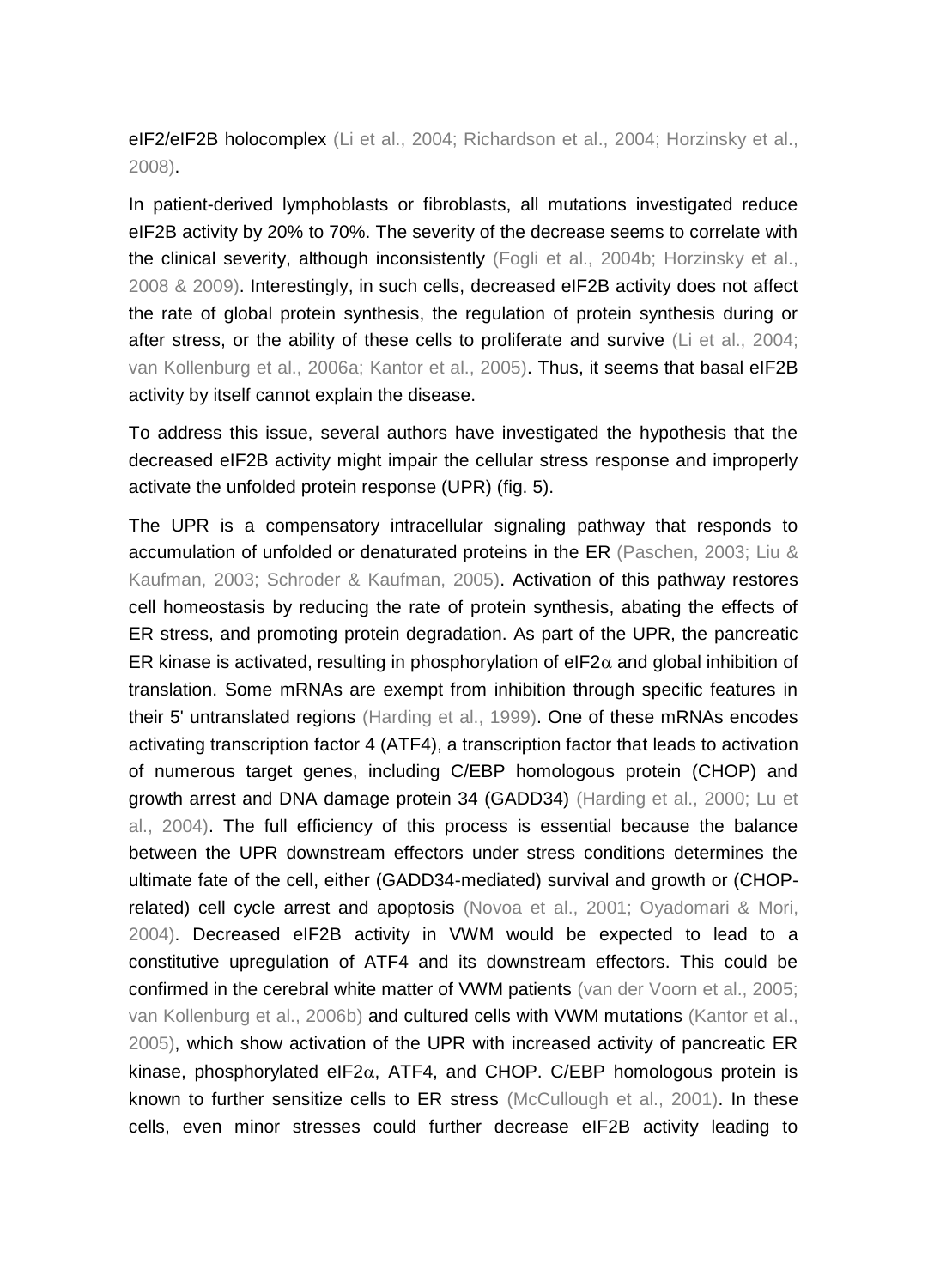exaggerated expression of ATF4 and CHOP. Thus, VWM cells are innately predisposed and hyperreactive to stress (van der Voorn et al., 2005; Kantor et al., 2005).



**Figure 5. The physiologic role of eIF2B in translation initiation (left) and in the unfolded protein response (right).** ATF4 indicates activating transcription factor 4; ATF6, activating transcription factor 6; CHOP, C/EBP homologous protein; eIF2B, eukaryotic translation initiation factor 2B; GADD34, growth arrest and DNA damage protein; PERK, pancreatic endoplasmic reticulum kinase; XBP1, X-box binding protein-1.

Vanishing white matter affects exclusively or predominantly the brain in which neurons are spared and the white matter is exclusively affected. Indeed, selective glial vulnerability is another major component of VWM pathophysiology. In VWM patients, it has been documented that activation of all 3 branches of the UPR is restricted to brain white matter (van Kollenburg et al., 2006b). Activation of the UPR was found to be most obvious in oligodendrocytes but was also observed in astrocytes (van Kollenburg et al., 2006b). In astrocytes, permanent upregulation of CHOP induces cell death by apoptosis in response to ER stress (Benavides et al., 2005). No signs of UPR activation were found in other brain cells, including neurons (van Kollenburg et al., 2006b). The selective activation of the UPR in glial cells has yet to be explained. It is possible that eIF2B expression in glial cells is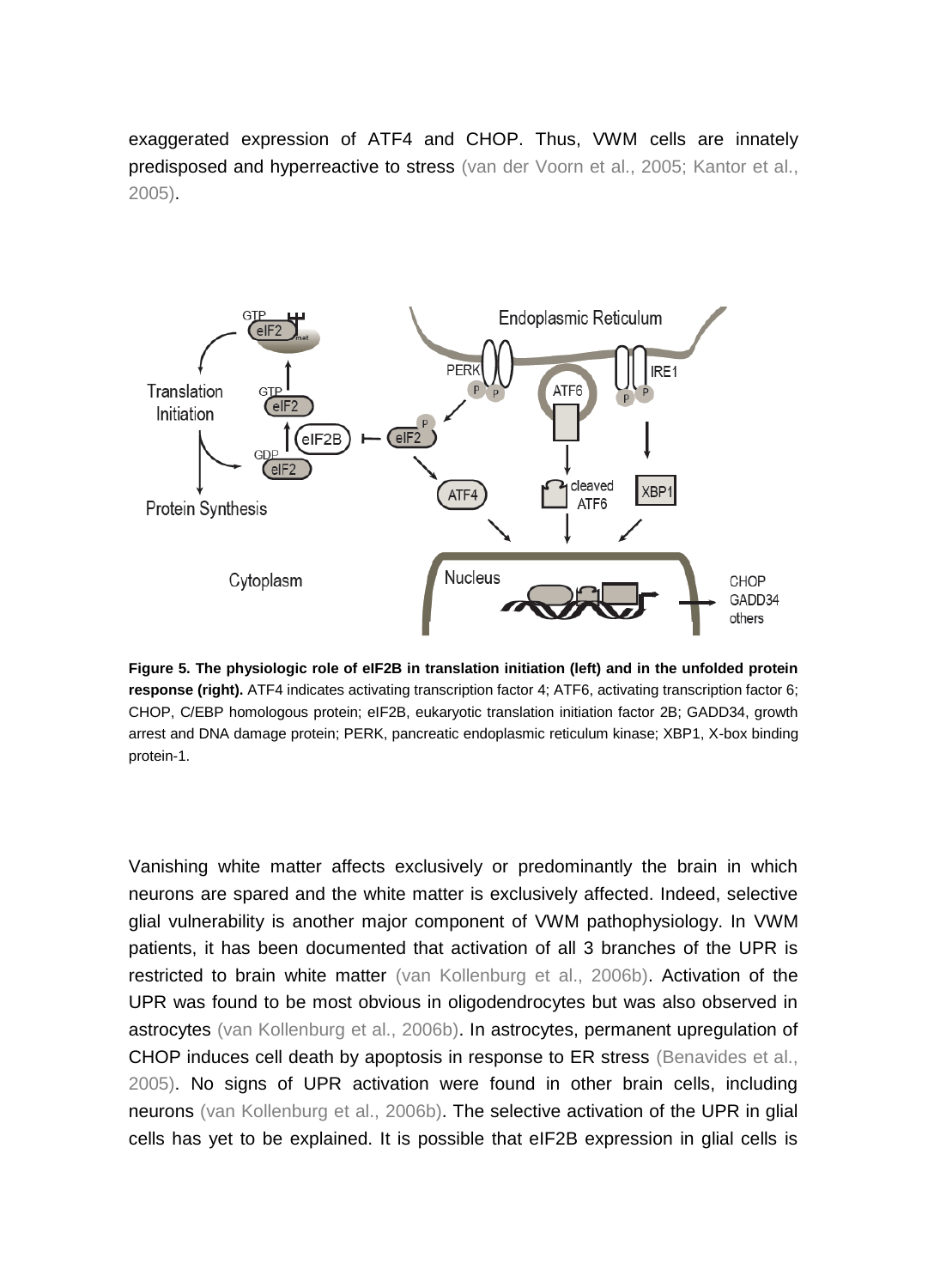lower than that in other cells, such as lymphoblasts and fibroblasts. Alternatively, the ER load in astrocytes and oligodendrocytes could be higher than in other cell types, making them more vulnerable to conditions that predispose to ER stress (McCullough et al., 2001; Benavides et al., 2005). Another possible explanation is that glia-specific expression of ER stress target mRNAs is increased by decreased eIF2B activity, thereby affecting the balance between cell survival and cell death pathways under normal and stress conditions.

# **Concluding Remarks**

Vanishing white matter is a fascinating, yet perplexing, disease. Its clinical, pathological, and molecular features are unique. It is the only brain disease recognized to date that involves a translation initiation factor, eIF2B. Although VWM is linked to housekeeping genes, the disease manifests primarily as a leukoencephalopathy. Within the white matter, oligodendrocytes and astrocytes are selectively involved. The insufficient myelin deposition and myelin loss seem to contradict the striking oligodendrocytosis. Astrocytes are dysmorphic and gliosis is insufficient to contain the severity of white matter damage, resulting in a remarkable degree of cystic cavitation. Several reports point to an aberrant activation of the UPR restricted to the macroglial cells. These findings suggest that the UPR plays an important role in VWM, but the pathophysiology of the disease remains poorly understood.

## **Acknowledgements**

The authors thank all patients, families, and colleagues who participated in this study. The authors apologize to all the authors whose work could not be cited in this article because of space limitations. The authors thank the Brain and Tissue Bank for Developmental Disorders at the University of Maryland, Baltimore, Maryland, for providing the brain tissue of VWM patients and controls used in some of the studies referred to in the article.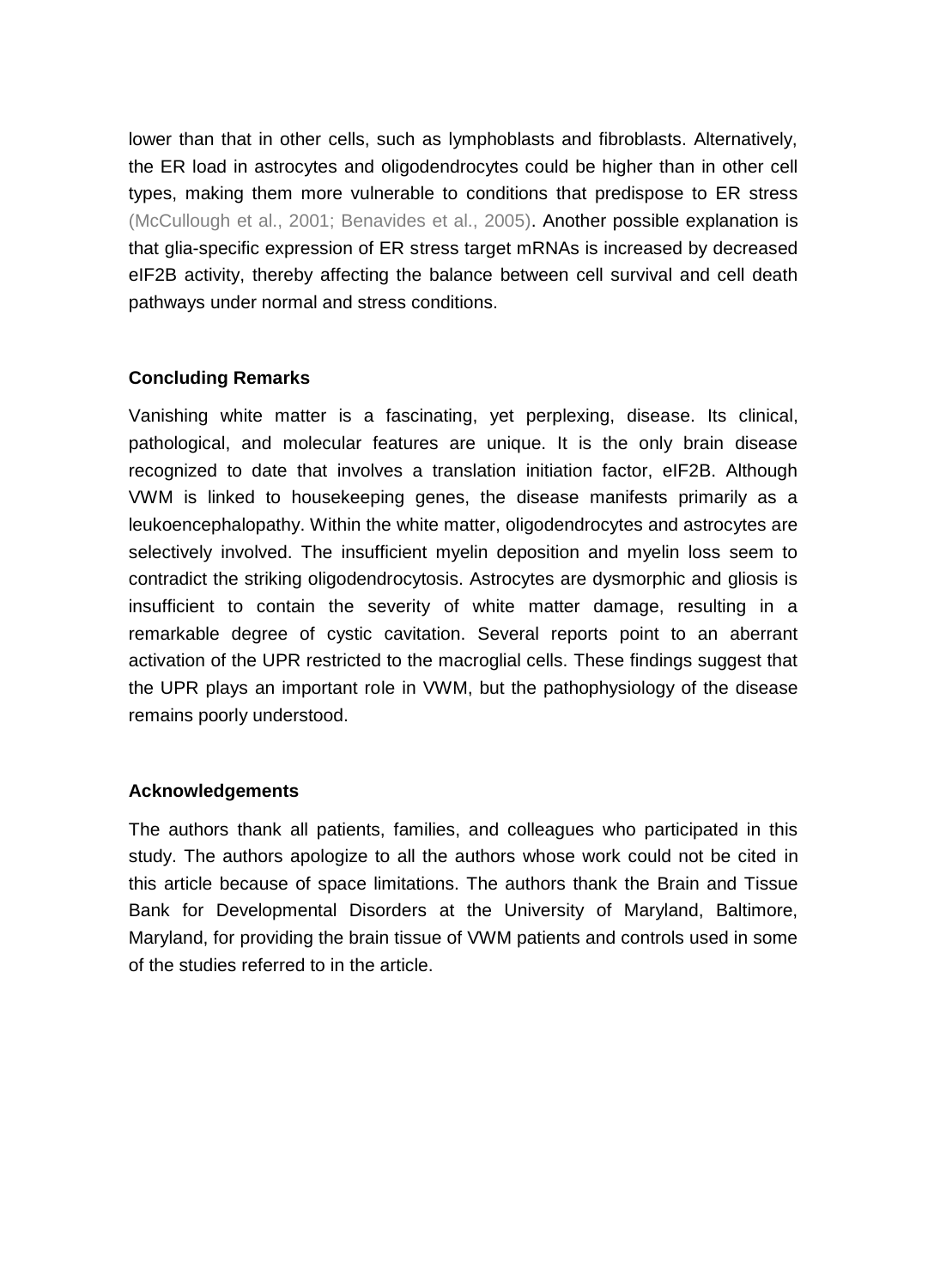### **References**

Aloraini IA et al. Cree leukoencephalopathy: Neuroimaging findings. Radiology 1999;213:400-406.

Anzil AP & Gessaga E. Late-life cavitating dystrophy of the cerebral and cerebellar white matter. A form of sudanophil leukodystrophy. Eur Neurol 1972;7:79-94.

Benavides A et al. CHOP plays a pivotal role in the astrocyte death induced by oxygen and glucose deprivation. Glia 2005;52:261-275.

Biancheri R et al. Leukoencephalopathy with vanishing white matter: An adult onset case. Neurology 2003;61:1818-1819.

Black DN et al. Leukoencephalopathy among native Indian infants in northern Quebec and Manitoba. Ann Neurol 1988;24:490-496.

Black DN et al. Fatal infantile leukodystrophy: A severe variant of CACH/VWM syndrome allelic to chromosome 3q27. Neurology 2002;58:161-162.

Blüml S et al. Membrane phospholipids and high-energy metabolites in childhood ataxia with CNS hypomyelination. Neurology 2003;61:648-654.

Boltshauser E et al. "Vanishing white matter" and ovarian dysgenesis in an infant with cerebro-oculofacio-skeletal phenotype. Neuropediatrics 2002;33:57-62.

Brück W et al. Myelinopathia centralis diffusa (vanishing white matter disease): Evidence of apoptotic oligodendrocyte degeneration in early lesion development. Ann Neurol 2001;50:532-536.

Clemens MJ. Initiation factor eIF2 alpha phosphorylation in stress response and apoptosis. Prog Mol Subcell Biol 2001;27:57-89.

da Costa Fontenelle LM et al. Atypical presentation of vanishing white matter disease. Arq Neuropsiquiatr 2008;66:549-551.

Damon-Perriere N et al. Intra-familial phenotypic heterogeneity in adult onset vanishing white matter disease. Clin Neurol Neurosurg 2008;110:1068-1071.

Deisenhammer E & Jellinger K. Cavitating neutral fat leukodystrophy with recurrent course. Neuropediatrie 1976;7:111-121.

Denier C et al. Adult-onset vanishing white matter leukoencephalopathy presenting as psychosis. Neurology 2007;68:1538-1539.

Dever TE. Gene-specific regulation by general translation factors. Cell 2002;108:545-556.

Dietrich J et al. EIF2B mutations compromise GFAP+ astrocyte generation in vanishing white matter leukodystrophy. Nat Med 2005;11:277-283.

Dreha-Kulaczewski SF et al. Early reduction of total N-acetyl-aspartate-compounds in patients with classical vanishing white matter disease. A long-term follow-up MRS study. Pediatr Res 2008;63:444- 449.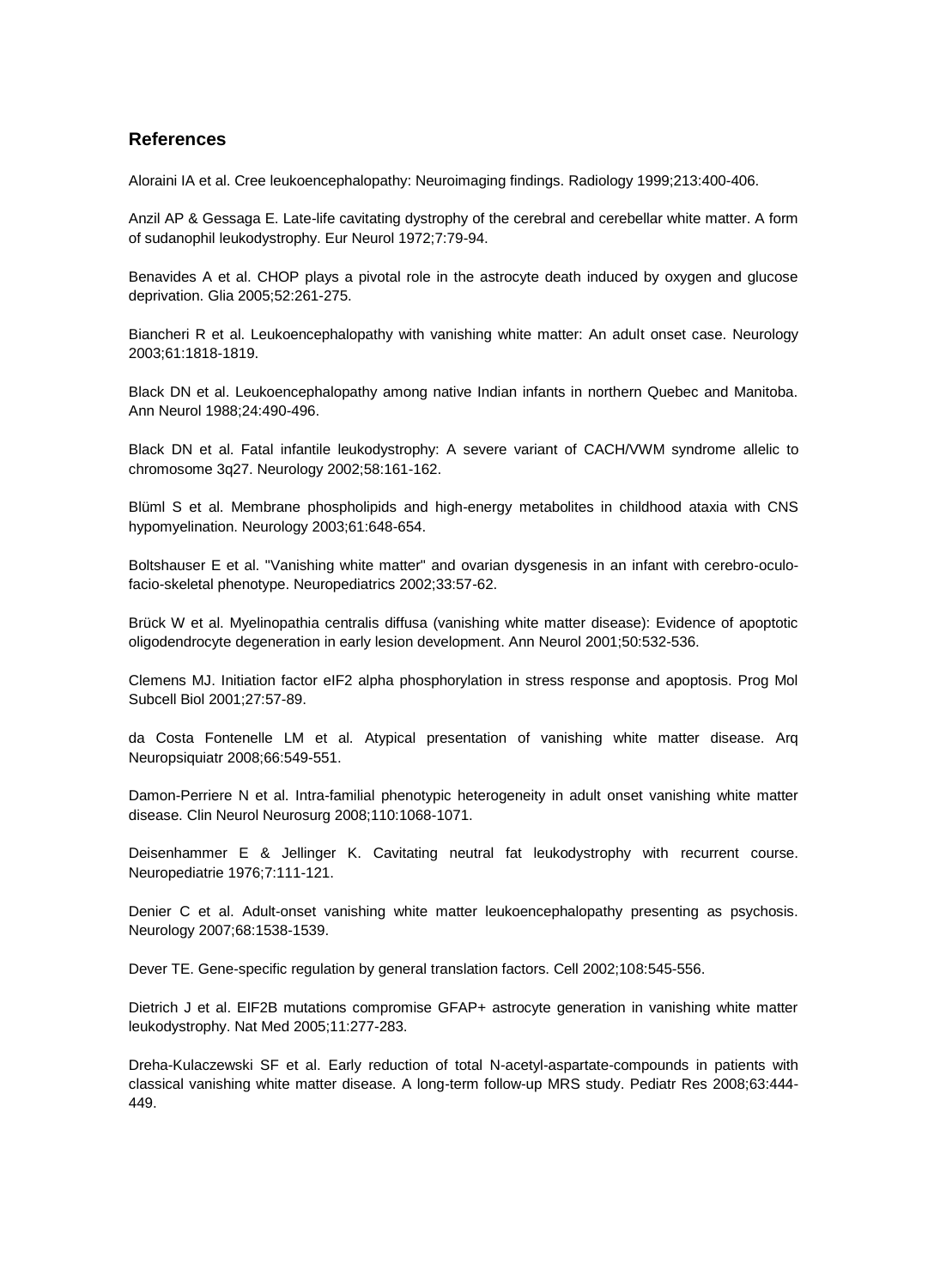Duncan RF & Hershey JW. Protein synthesis and protein phosphorylation during heat stress, recovery, and adaptation. J Cell Biol 1989;109:1467-1481.

Eicke WJ. Polycystische umwandlung des marklagers mit progredientem verlauf. Atypische diffuse sklerose? Arch Psychiat Nervenkr 1962;203:599-602.

Federico A et al. Peripheral neuropathy in vanishing white matter disease with a novel EIF2B5 mutation. Neurology 2006;67:353-355.

Fogli A et al. A severe variant of childhood ataxia with central hypomyelination/vanishing white matter leukoencephalopathy related to EIF2B5 mutation. Neurology 2002a;59:1966-1968.

Fogli A et al. Cree leukoencephalopathy and CACH/VWM disease are allelic at the EIF2B5 locus. Ann Neurol 2002b;52:506-510.

Fogli A et al. Ovarian failure related to eukaryotic initiation factor 2B mutations. Am J Hum Genet 2003;72:1544-1550.

Fogli A et al. The effect of genotype on the natural history of eIF2B-related leukodystrophies. Neurology 2004a;62:1509-1517.

Fogli A et al. Decreased guanine nucleotide exchange factor activity in eIF2B-mutated patients. Eur J Hum Genet 2004b;12:561-566.

Fogli A & Boespflug-Tanguy O. The large spectrum of eIF2B-related diseases. Biochem Soc Trans 2006;34:22-29.

Francalanci P et al. Fatal infantile leukodystrophy: A severe variant of CACH/VWM syndrome, allelic to chromosome 3q27. Neurology 2001;57:265-270.

Gautier JC et al. Cavitary orthochromatic leukodystrophy in the adult. Oligodendroglial proliferation and inclusion. Rev Neurol (Paris) 1984;140:493-501.

Girard PF et al. Leukoencephalopathy with large bilateral symmetrical cavitation. Post-traumatic decortication syndrome. Presse Med 1968;76:163-166.

Graveleau P et al. Cavitary orthochromatic leukodystrophy with oligodendroglial changes. A sporadic adult case. Rev Neurol (Paris) 1985;141:713-718.

Hanefeld F et al. Diffuse white matter disease in three children: an encephalopathy with unique features on magnetic resonance imaging and proton magnetic resonance spectroscopy. Neuropediatrics 1993;24:244-248.

Harding HP et al. Protein translation and folding are coupled by an endoplasmic-reticulum-resident kinase. Nature 1999;397:271-274.

Harding HP et al. Regulated translation initiation controls stress-induced gene expression in mammalian genes. Mol Cell 2000;6:1099-1108.

Harding HP et al. Transcriptional and translational control in the mammalian unfolded protein response. Annu Rev Cell Dev Biol 2002;18:575-599.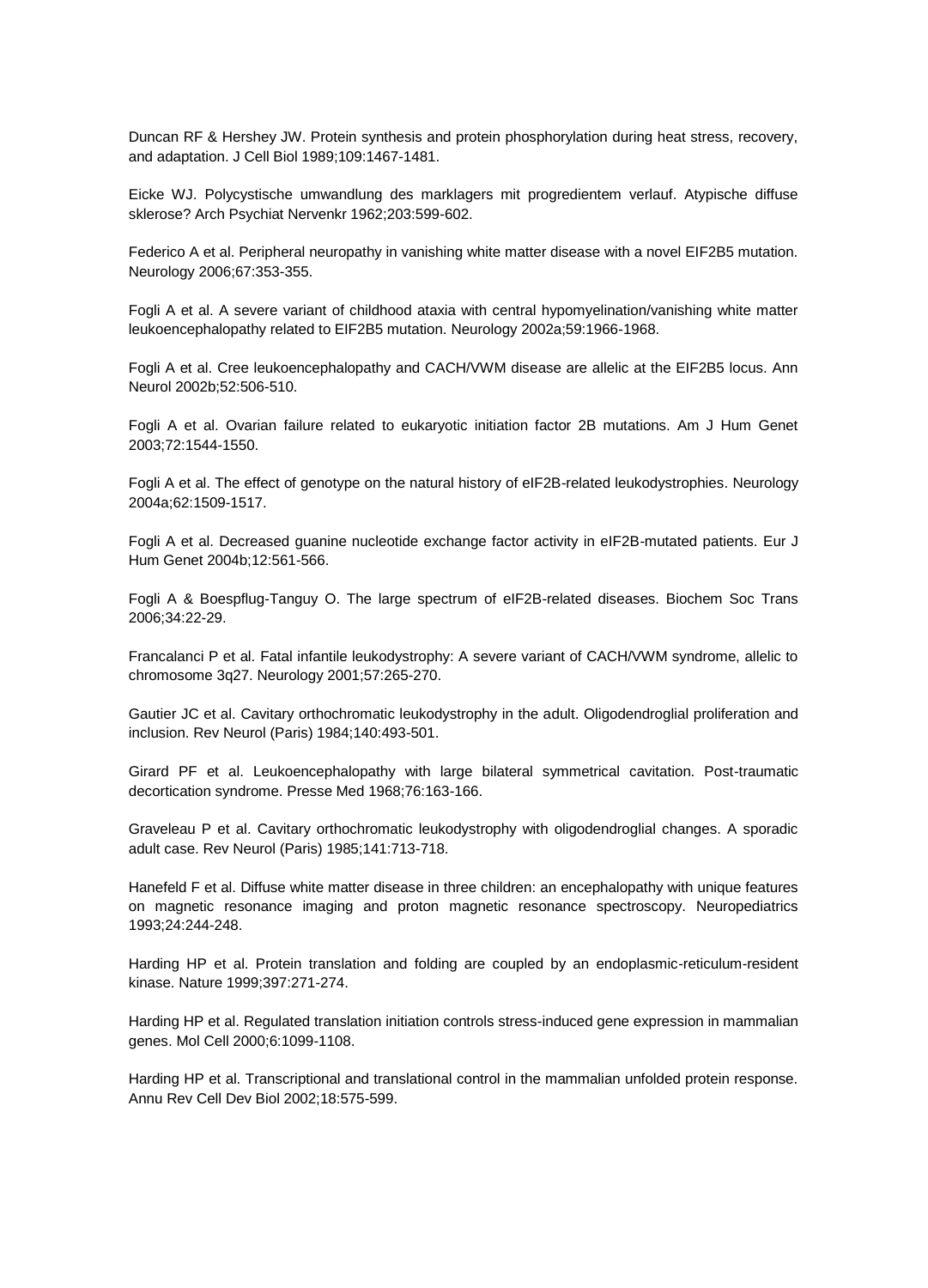Hinnebusch AG. Mechanism and regulation of initiation methionyl-tRNA binding to ribosomes. In: Sonenberg N, Hershey JWB, Mathews MB, eds. Translational Control of Gene expression. Cold Spring Harbor: Cold Spring Harbor Laboratory Press, 2000:185-243.

Horzinski L et al. Exon deletion in the non-catalytic domain of eIF2B[varepsilon] due to a splice site mutation leads to infantile forms of CACH/VWM with severe decrease of eIF2B GEF activity. Ann Hum Genet 2008;72:410-415.

Horzinsky L et al. Eukaryotic initiation factor 2B (eIF2B) GEF activity as a diagnostic tool for EIF2Brelated disorders. PLoS One 2009;15:e8318.

Huntsman RJ et al. Peripheral neuropathy in a child with Cree leukodystrophy. J Child Neurol 2007;22:766-768.

Jansen AC et al. Leucoencephalopathy with vanishing white matter may cause progressive myoclonus epilepsy. Epilepsia 2008;49:910-913.

Kaczorowska M et al. Acute fright induces onset of symptoms in vanishing white matter disease-case report. Eur J Paediatr Neurol 2006;10:192-193.

Kantor L et al. Heightened stress response in primary fibroblasts expressing mutant eIF2B genes from CACH/VWM leukodystrophy patients. Hum Genet 2005;118:99-106.

Kantor L et al. A point mutation in translation initiation factor 2B leads to a continuous hyper stress state in oligodendroglial-derived cells. PLoS ONE 2008;3:e3783.

Krisnamoorthy T et al. Tight binding of the phosphorylated alpha subunit of initiation factor 2 (eIF2alpha) to the regulatory subunits of guanine exchange factor eIF2B is required for inhibition of translation initiation. Mol Cell Biol 2001;21:5018-5030.

Kuhlmann T et al. Diagnosis of inflammatory demyelination in biopsy specimens: A practical approach. Acta Neuropathol 2008;115:275-287.

Labauge P et al. Natural history of adult-onset eIF2B-related disorders: A multi-centric survey of 16 cases. Brain 2009;132:2161-2169.

Leegwater PA et al. Subunits of the translation initiation factor eIF2B are mutant in leukoencephalopathy with vanishing white matter. Nat Genet 2001;29:383-388.

Leegwater PAJ et al. Leukoencephalopathy with vanishing white matter: From magnetic resonance imaging pattern to five genes. J Child Neurol 2003;18:639-645.

Li W et al. Mutations linked to leukoencephalopathy with vanishing white matter impair the function of the eukaryotic initiation factor 2B complex in diverse ways. Mol Cell Biol 2004;24:3295-3306.

Liu CY & Kaufman RJ. The unfolded protein response. J Cell Sci 2003;116:1861-1862.

Lu PD et al. Translation reinitiation at alternative open reading frames regulates gene expression in an integrated stress response. J Cell Biol 2004;167:27-33.

Macchi G et al. Su d un caso di leucopatia spongio-cavitaria. Acta Neurol 1968;24:565-571.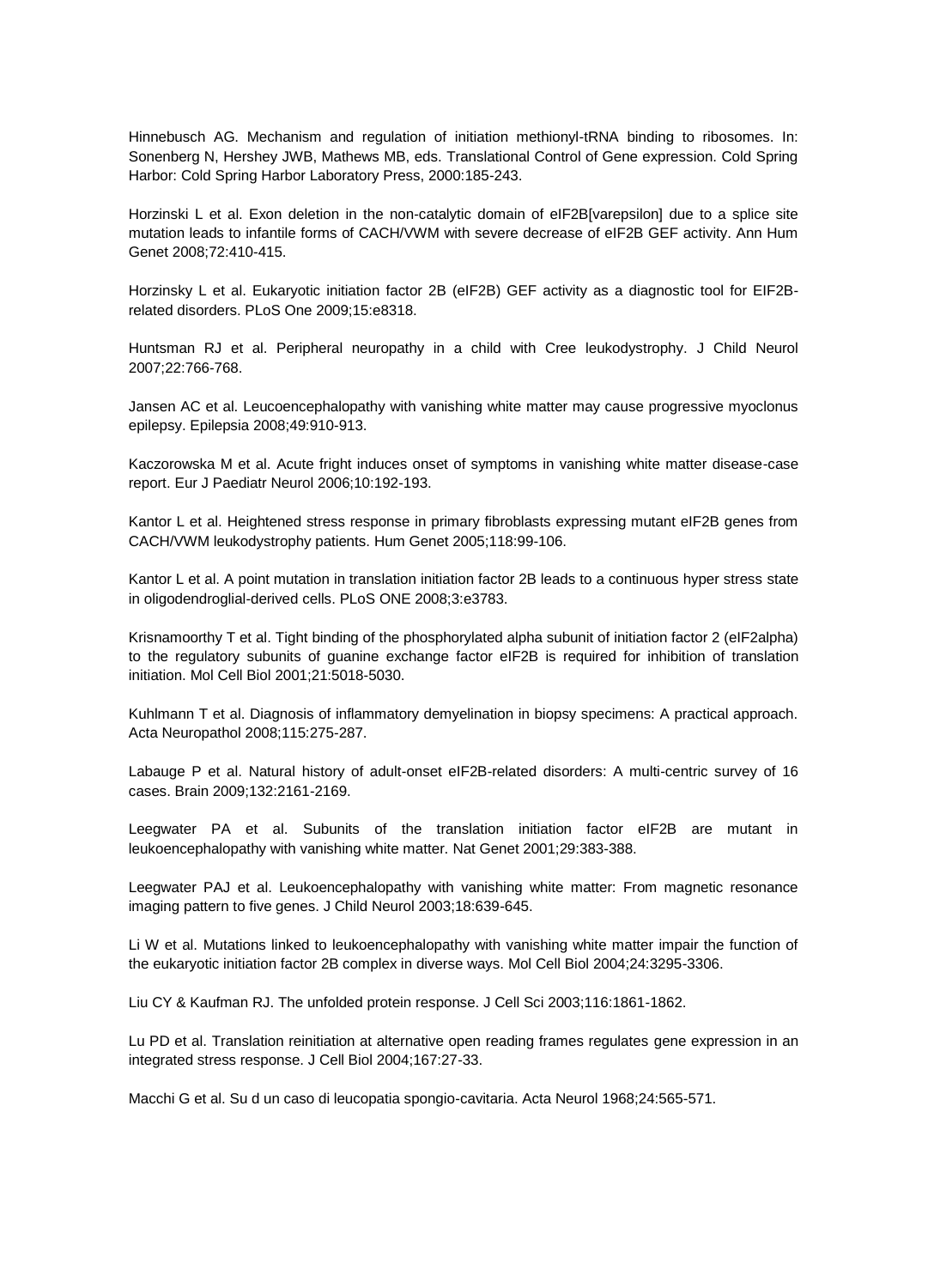Maletkovic J et al. Genetic and clinical heterogeneity in eIF2B-related disorders. J Child Neurol 2008;23:205-215.

Mathis S et al. The ovarioleukodystrophy. Clin Neurol Neurosurg 2008;110:1035-1037.

Matsui M et al. Novel mutation in EIF2B gene in a case of adult-onset leukoencephalopathy with vanishing white matter. Eur Neurol 2007;57:57-58.

McCullough KD et al. Gadd153 sensitizes cells to endoplasmic reticulum stress by down-regulating Bcl2 and perturbing the cellular redox state. Mol Cell Biol 2001;21:1249-1259.

Mierzewska H et al. Leukoencephalopathy with vanishing white matter due to homozygous EIF2B2 gene mutation. First Polish cases. Folia Neuropathol 2006;44:144-148.

Novoa I et al. Feedback inhibition of the unfolded protein response by GADD34-mediated dephosphorylation of eIF2alpha. J Cell Biol 2001;153:1011-1022.

Ohlenbusch A et al. Identification of ten novel mutations in patients with eIF2B-related disorders. Hum Mutat 2005;25:411.

Ohtake H et al. Adult-onset leukoencephalopathy with vanishing white matter with a missense mutation in EIF2B5. Neurology 2004;62:1601-1603.

Oyadomari S & Mori M. Roles of CHOP/GADD153 in endoplasmic reticulum stress. Cell Death Differ 2004;11:381-389.

Paschen W. Shutdown of translation: Lethal or protective? Unfolded protein response versus apoptosis. J Cereb Blood Flow Metab 2003;23:773-779.

Patay Z. Diffusion-weighted MR imaging in leukodystrophies. Eur Radiol 2005;15:2284-2303.

Petrov T et al. Upregulation of iNOS expression and phosphorylation of eIF2alpha are paralleled by suppression of protein synthesis in rat hypothalamus in a closed head trauma model. J Neurotrauma 2001;18:799-812.

Pineda M et al. Vanishing white matter disease associated with progressive microcephaly. Neuropediatrics 2008;39:29-32.

Prass K et al. Adult-onset leukoencephalopathy with vanishing white matter presenting with dementia. Ann Neurol 2001;50:665-668.

Price NT et al. eIF2B, the guanine nucleotide-exchange factor for eukaryotic initiation factor 2. Sequence conservation between the  $\alpha$ ,  $\beta$  and  $\delta$  subunits of eIF2B from mammals and yeast. Biochem J 1996;318:637-643.

Pronk JC et al. Vanishing white matter disease: A review with focus on its genetics. Ment Retard Dev Disabil Res Rev 2006;12:123-128.

Proud CG. Regulation of eukaryotic initiation factor eIF2B. Prog Mol Subcell Biol 2001;26:95-114.

Richardson JP et al. Mutations causing childhood ataxia with central nervous system hypomyelination reduce eukaryotic initiation factor 2B formation and activity. Mol Cell Biol 2004;24:2352-2363.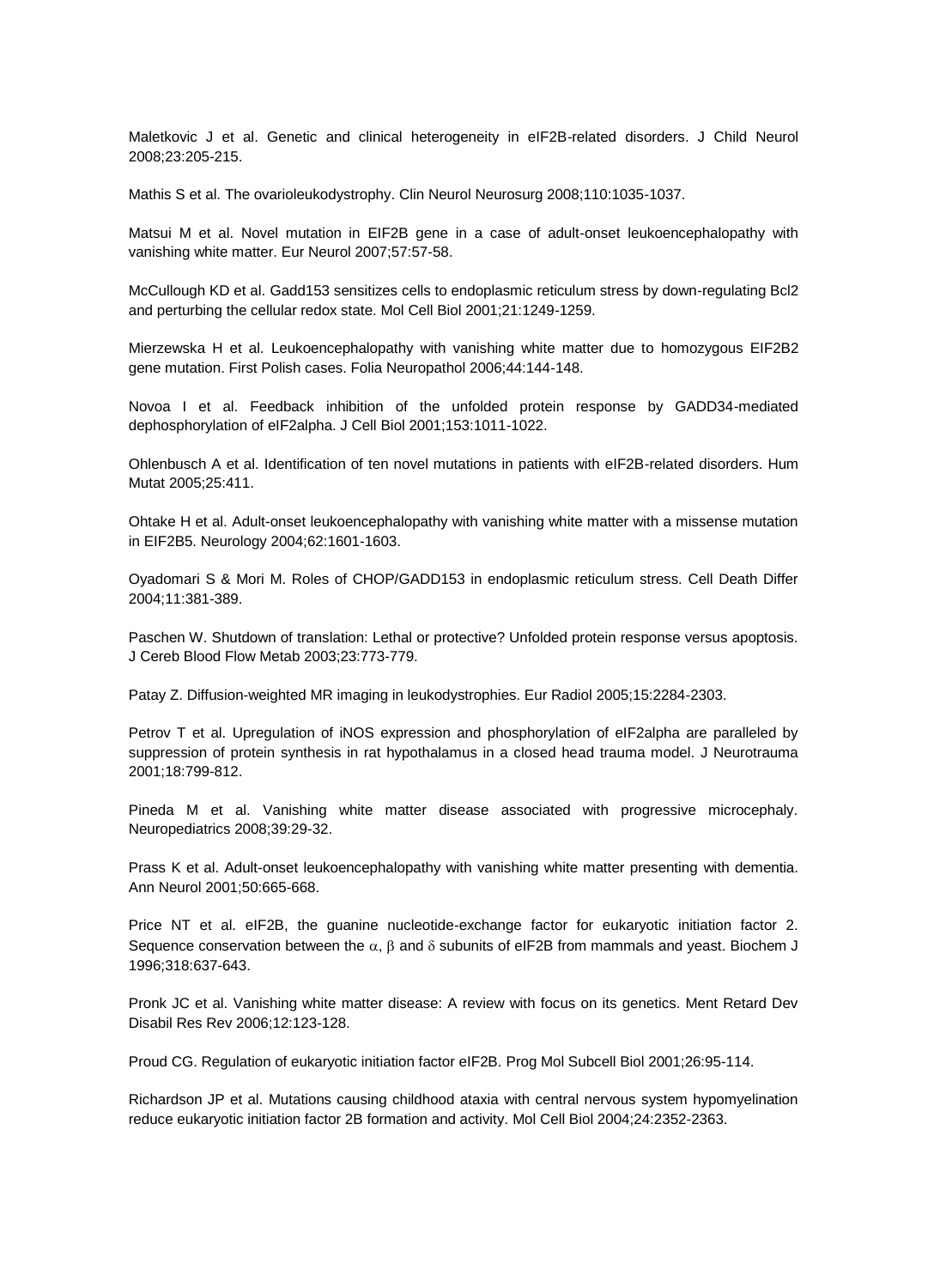Riecker A et al. Late onset vanishing white matter disease. J Neurol 2007;254:544-545.

Rodriguez D et al. Increased density of oligodendrocytes in childhood ataxia with diffuse central nervous system hypomyelination (CACH) syndrome: Neuropathological and biochemical study of two cases. Acta Neuropathol 1999;97:469-480.

Rodriguez D & Gelot A. Phenotypic variation in leukoencephalopathy with vanishing white matter. Letter to the Editor. Neurology 1999;53:1373.

Rosemberg S et al. Leukoencephalopathy with vanishing white matter: Report of four cases from three unrelated Brazilian families. Brain Dev 2002;24:250-256.

Rowlands AG et al. The catalytic mechanism of guanine nucleotide exchange factor action and competitive inhibition by phosphorylated eukaryotic initiation factor 2. Biol Chem 1988;263:5526-5533.

Scali O et al. The spectrum of mutations for the diagnosis of vanishing white matter disease. Neurol Sci 2006;27:271-277.

Scheper GC et al. Inactivation of eIF2B and phosphorylation of PHAS-I in heat-shocked rat hepatoma cells. J Biol Chem 1997;272:26850-26856.

Scheper GC et al. Defective translation initiation causes vanishing of cerebral white matter. Trends Mol Med 2006;12:159-166.

Scheper GC et al. Translation matters: Protein synthesis defects in inherited disease. Nat Rev Genet 2007;8:711-723.

Schiffmann R et al. Childhood ataxia with diffuse central nervous system hypomyelination. Ann Neurol 1994;35:331-340.

Schiffmann R et al. Leukodystrophy in patients with ovarian dysgenesis. Ann Neurol 1997;41:654-661.

Schiffmann R & Elroy-Stein O. Childhood ataxia with CNS hypomyelination/vanishing white matter disease-a common leukodystrophy caused by abnormal control of protein synthesis. Mol Genet Metab 2006;88:7-15.

Schroder M & Kaufman RJ. ER stress and the unfolded protein response. Mutat Res 2005;596:29-63.

Sijens PE et al. 1H chemical shift imaging, MRI, and diffusion-weighted imaging in vanishing white matter disease. Eur Radiol 2005;15:2377-2379.

Sinzig JK et al. Myelinopathia centralis diffusa (vanishing white matter disease) in a four-year-old boy. J Neuroradiol 2004;31:142-144.

Sugiura C et al. A Japanese girl with leukoencephalopathy with vanishing white matter. Brain Dev 2001;23:58-61.

Tedeschi G et al. Proton magnetic resonance spectroscopic imaging in childhood ataxia with diffuse central nervous system hypomyelination. Neurology 1995;45:1526-1532.

van der Knaap MS et al. A new leukoencephalopathy with vanishing white matter. Neurology 1997;48:845-855.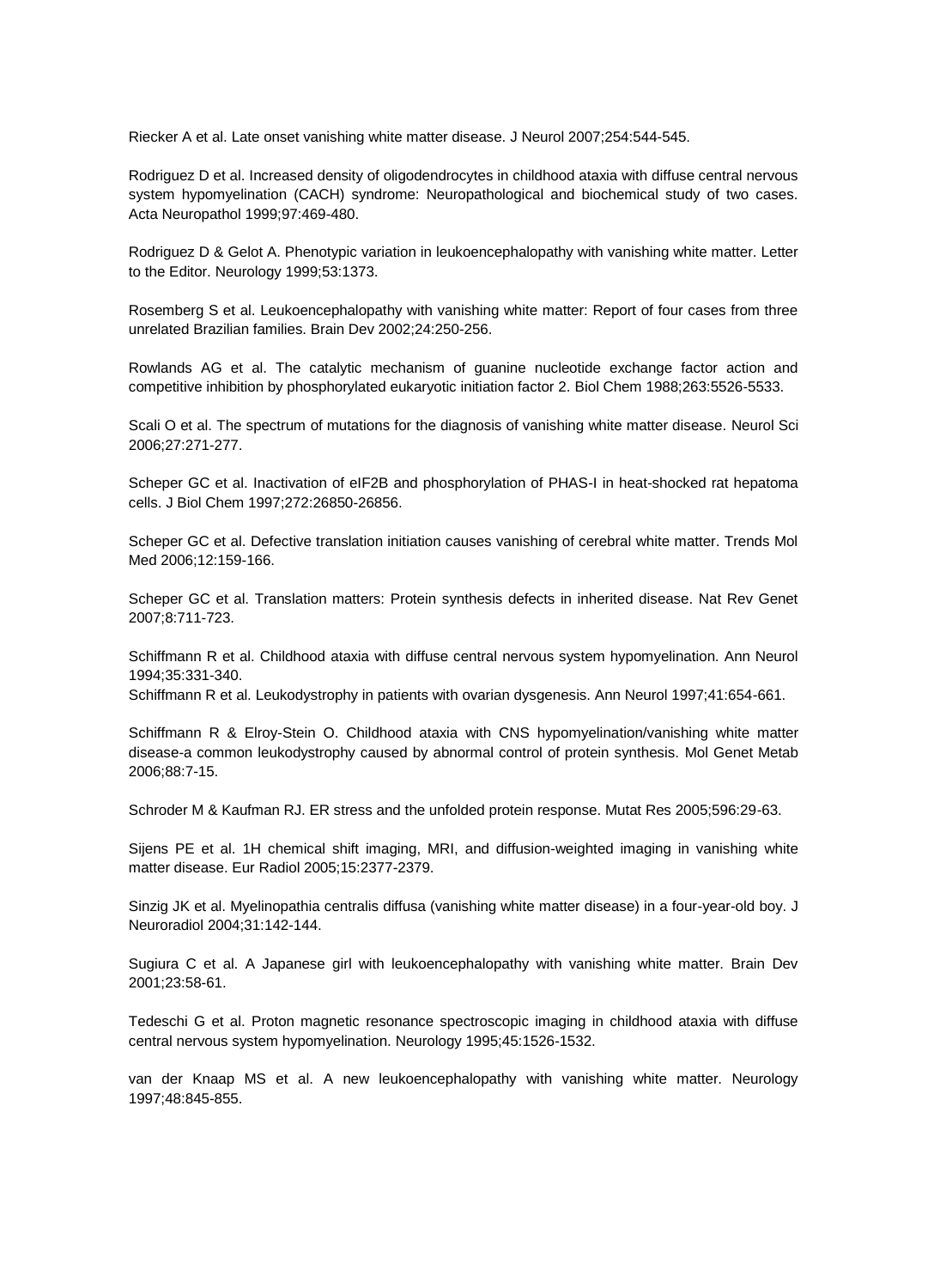van der Knaap MS et al. Phenotypic variation in leukoencephalopathy with vanishing white matter. Neurology 1998;51:540-547.

van der Knaap MS et al. Defining and categorizing leukoencephalopathies of unknown origin: MR imaging approach. Radiology 1999a;213:121-133.

van der Knaap MS et al. Increased cerebrospinal fluid glycine: A biochemical marker for a leukoencephalopathy with vanishing white matter. J Child Neurol 1999b;14:728-731.

van der Knaap MS & Kamphorst W. Phenotypic variation in leukoencephalopathy with vanishing white matter. Reply from the authors. Neurology 1999;53:1373.

van der Knaap MS et al. Mutations in each of the five subunits of translation initiation factor eIF2B can cause leukoencephalopathy with vanishing white matter. Ann Neurol 2002;51:264-270.

van der Knaap MS et al. eIF2B related disorders: Antenatal onset and involvement of multiple organs. Am J Hum Genet 2003;73:1199-1207.

van der Knaap MS et al. Arg113His mutation in eIF2<sup>e</sup> as a cause of leukoencephalopathy in adults. Neurology 2004;62:1598-1600.

van der Knaap MS et al. Vanishing white matter disease. Lancet Neurol 2006;5:413-423.

Vanderver A et al. Decreased asialotransferrin in cerebrospinal fluid of patients with childhood-onset ataxia and central nervous system Hypomyelination/vanishing white matter disease. Clin Chem 2005;51:2031-2042.

Vanderver A et al. Sensitivity and specificity of decreased CSF asialotransferrin for eIF2B-related disorder. Neurology 2008;70:2226-2232.

van der Voorn JP et al. The unfolded protein response in vanishing white matter disease. J Neuropathol Exp Neurol 2005;64:770-775.

van Haren K et al. The life and death of oligodendrocytes in vanishing white matter disease. J Neuropathol Exp Neurol 2004;63:618-630.

van Kollenburg B et al. Regulation of protein synthesis in lymphoblasts from vanishing white matter patients. Neurobiol Dis 2006a;21:496-504.

van Kollenburg B et al. Glia-specific activation of all pathways of the unfolded protein response in vanishing white matter disease. J Neuropathol Exp Neurol 2006b;65:707-715.

van Kollenburg B et al. Abnormal mitoses in the cerebellar white matter of vanishing white matter disease: A comparative morphologic study with ploidy analysis. In: Van Kollenburg B ed. Towards a Better Understanding of Vanishing White Matter Disease. Enschede, the Netherlands: Gildeprint, 2008:95-112.

Vermeulen G et al. Fright is a provoking factor in vanishing white matter disease. Ann Neurol 2005;57:560-563.

Watanabe I & Muller J. Cavitating "diffuse sclerosis." J Neuropathol Exp Neurol 1967;26:437-455.